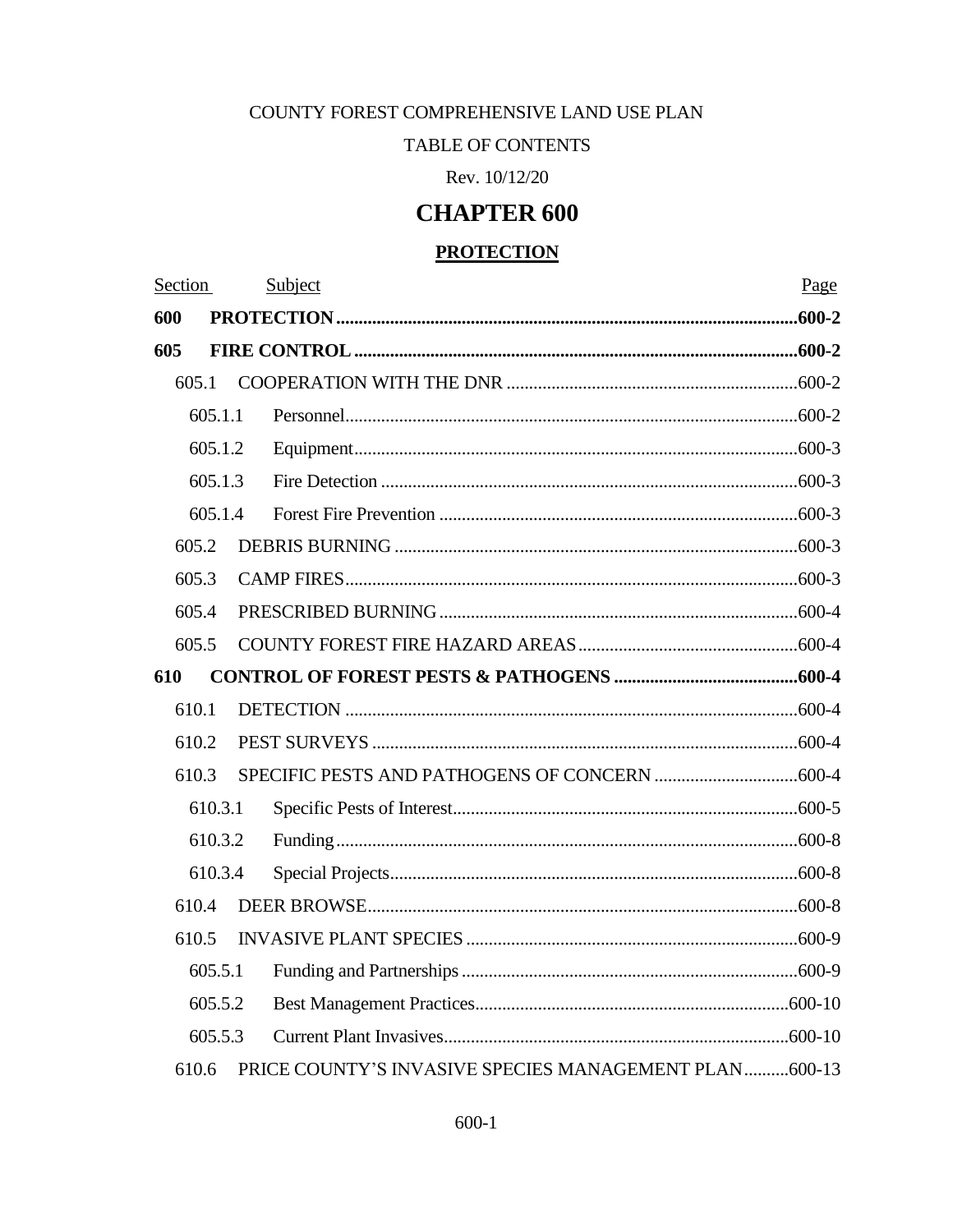#### <span id="page-1-0"></span>**600 PROTECTION**

#### *OBJECTIVE*

To protect and manage the resources of the forest from preventable losses resulting from fire, insects, diseases and other destructive elements including those caused by people. Protective methods shall include proper silvicultural methods.

The DNR provides statewide technical guidance that will be used to inform local decisions. This guidance will be referenced to make decisions at the county level.

#### <span id="page-1-1"></span>**605 FIRE CONTROL**

Damage to the forest caused by uncontrolled fire can create an important challenge in the management of the forest. Loss of resource values caused by fire will be minimized through organized prevention, detection and suppression methods. Maintaining a healthy forest is key to fire management. The DNR is responsible for all matters relating to the prevention, detection and suppression of forest fires outside the limits of incorporated villages and cities, as stated in s.26.11(1), Wis. Stats. The DNR works cooperatively with local fire departments in all fire control efforts. Price County Forest is part of the intensive forest fire protection area. The Fire Management Handbook No. 4325.1 and the Area Operations Plan shall serve as the guidelines for fire control activities.

#### <span id="page-1-2"></span>605.1 COOPERATION WITH THE DEPARTMENT OF NATURAL RESOURCES

Pursuant to s. 26.11(4) and s. 28.11(4)(f), Wis. Stats., and of the Price County Forest Ordinance, the county may cooperate with the DNR in the interest of fire prevention, detection and suppression on the County Forest. This is accomplished through agreements authorizing the DNR to use County Forest land or to utilize county personnel and equipment for fire protection activities.

#### <span id="page-1-3"></span>605.1.1 Personnel

County Forest personnel, upon request from the DNR, shall be made available for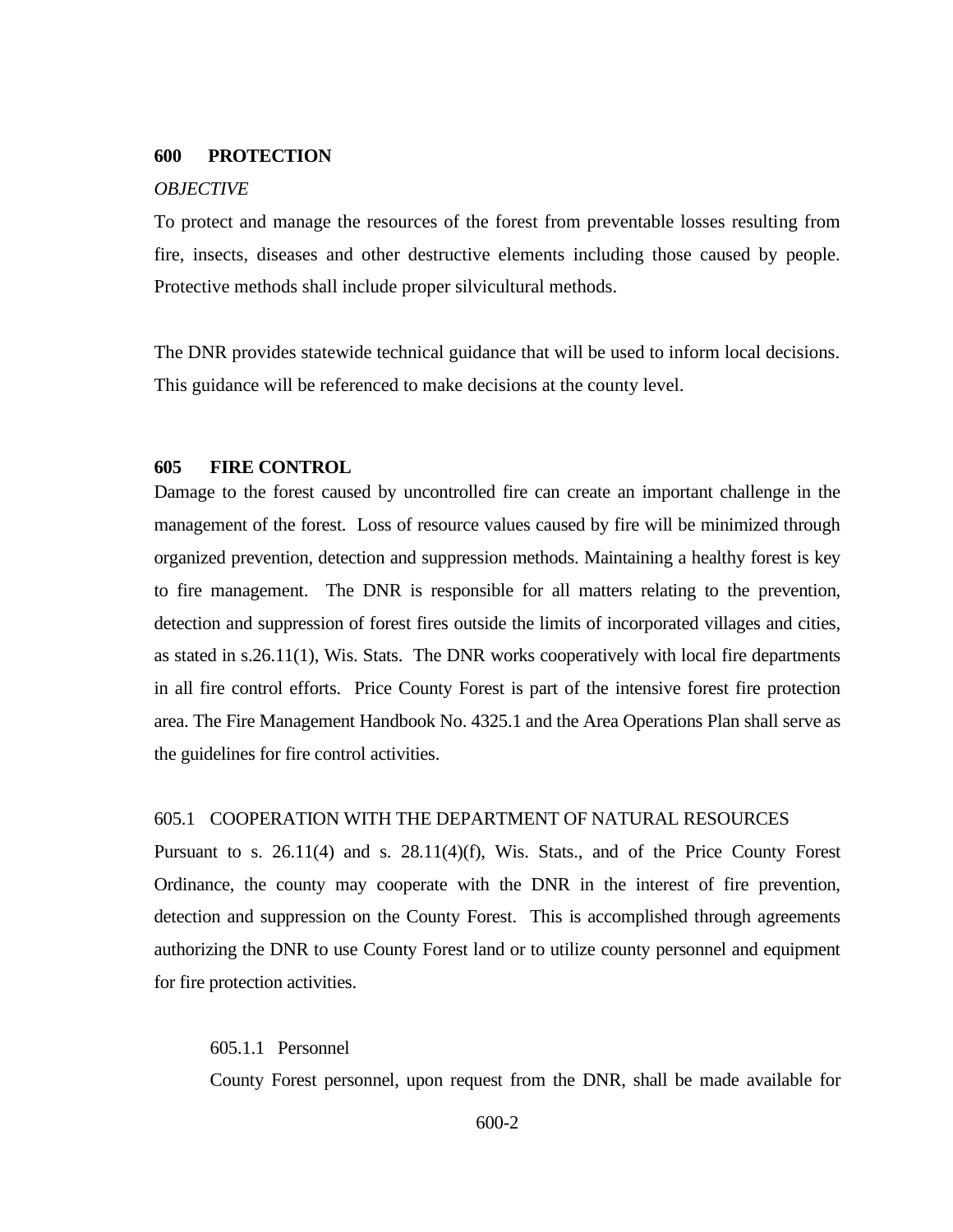forest fire control efforts within the county in accordance with an established memorandum of understanding (MOU). The DNR is responsible for training and directing the activities of county personnel in accordance with the rules identified in the Fire Management Handbook, No. 4325.1.

#### <span id="page-2-0"></span>605.1.2Equipment

County Forest equipment, upon request and as identified in the MOU, shall be available for forest fire control suppression. During periods of high fire hazard, all County Forest vehicles and/or crews should be equipped with one or more backpack cans, axes or shovels, appropriate personal protective equipment, mobile communication and any other equipment deemed essential by the MOU. All hand tools shall be maintained and provided by the DNR.

## <span id="page-2-1"></span>605.1.3Fire Detection

Fire detection is the responsibility of the DNR. County Forestry personnel may assist and report any wild fires to the DNR, local Fire Department or 911 Dispatch.

## <span id="page-2-2"></span>605.1.4 Forest Fire Prevention

DNR fire control personnel are authorized by the county to place fire prevention signs at recreational areas and other strategic locations within the forest. The County conducts and controls all operations (including harvesting) on the forest in a manner designed to prevent forest fires. The use of the county forest and the Department will coordinate during high fire danger periods to impose any necessary restrictions. These restrictions may include, but are not limited to, recreation and logging.

## <span id="page-2-3"></span>605.2 DEBRIS BURNING

Unauthorized burning of debris will not be permitted on County Forest Lands pursuant to s. 26.12(5), Wis. Stats.

### <span id="page-2-4"></span>605.3CAMP FIRES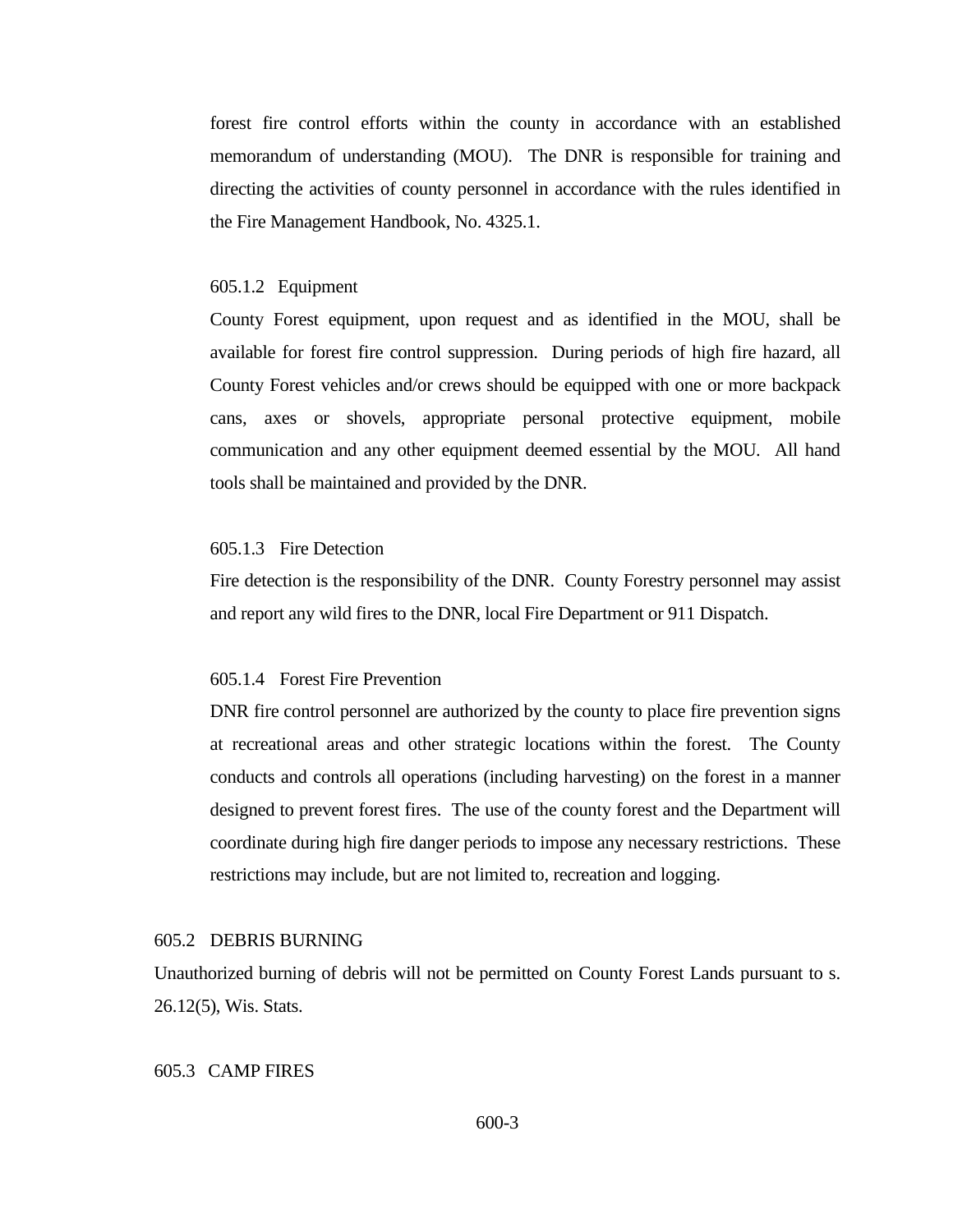During periods of high fire danger, use of campfires may be restricted.

### <span id="page-3-0"></span>605.4PRESCRIBED BURNING

All prescribed burning on County Forest lands will follow the DNR recommendations. See Prescribed Burn Handbook No. 4360.5 for details. Prescribed fire may be an effective management tool on the County Forest.

## <span id="page-3-1"></span>605.5 COUNTY FOREST FIRE HAZARD AREAS

The DNR places primary emphasis will be placed on fire control efforts in pine areas. Maps of these areas are available at the local DNR field office. The County will cooperate with DNR Fire Control in providing for firebreaks or access ways. Existing access roads, firebreaks and water access points will be maintained as deemed necessary. Secondary emphasis will be placed on hardwood areas with no firebreaks developed or maintained. However, access roads will be maintained as defined in Chapter 700 of this plan.

## <span id="page-3-2"></span>**610 CONTROL OF FOREST PESTS & PATHOGENS**

### <span id="page-3-3"></span>610.1 DETECTION

Damage to the forest caused by insects, other pests and diseases can adversely affect management of the forest resources. Losses to resource values impacted by forest pests will be minimized through integrated pest management methods, with emphasis on silvicultural prescriptions (timber sales). The detection and control of pest problems will be accomplished by county and DNR personnel in cooperation with other agencies.

## <span id="page-3-4"></span>610.2 PEST SURVEYS

Pest surveys are conducted under the direction of the DNR's forest health specialists. The County may cooperate by providing personnel and equipment to assist in these operations.

## <span id="page-3-5"></span>610.3 SPECIFIC PESTS AND PATHOGENS OF CONCERN

Integrated pest management for the purpose of this Plan, is defined as follows:

600-4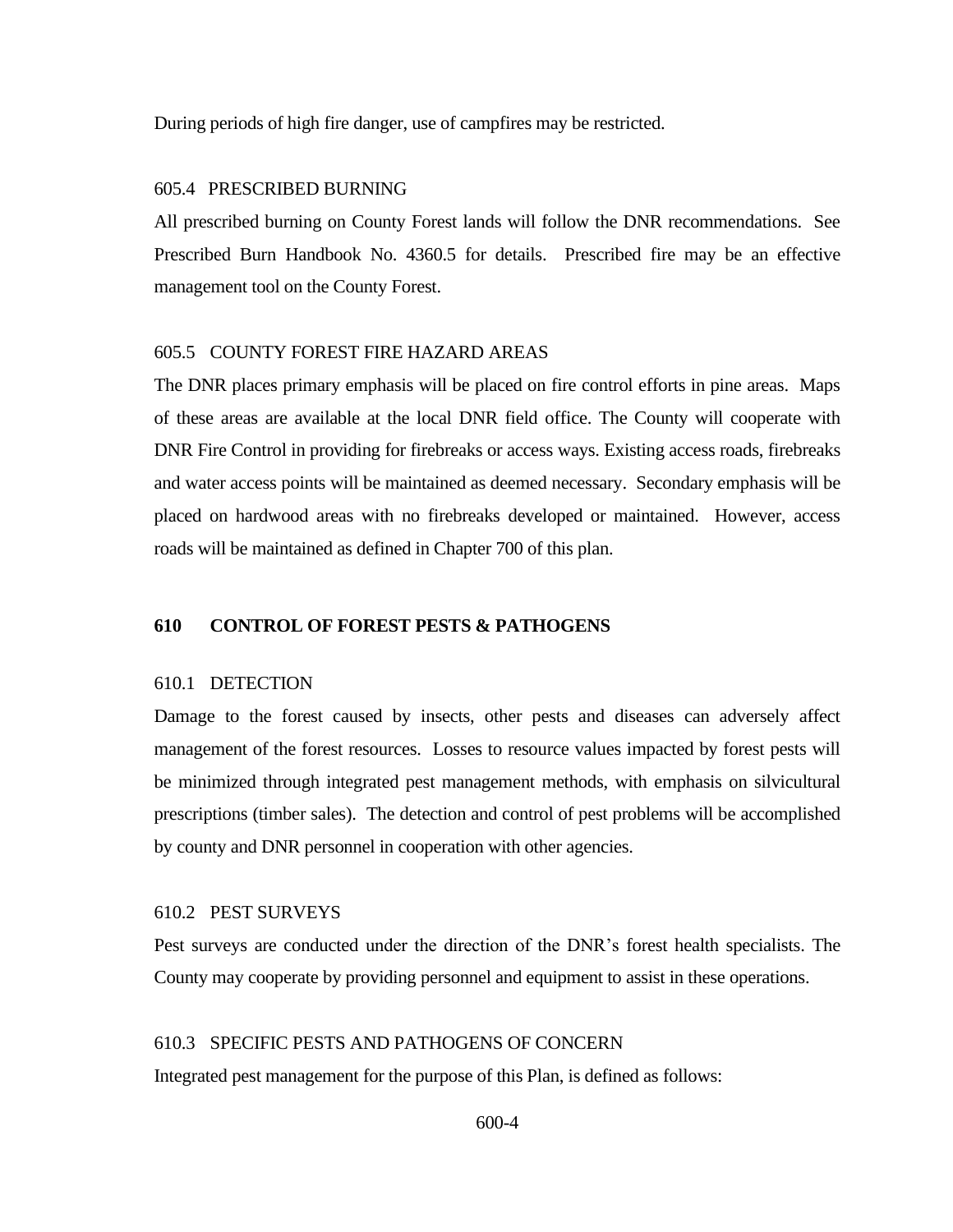"The maintenance of destructive agents, including insects, at tolerable levels, by the planned use of a variety of preventive, suppressive, or regulatory tactics and strategies that are ecologically and economically efficient and socially acceptable."

The integrated pest management control and methodology shall be determined jointly by the County Forest Administrator, and DNR liaison forester in consultation with the DNR district Forest Health Specialist. Suppression of forest pests may include the following:

- 1. Silvicultural prescriptions, including timber sales
- 2. Biological control
- <span id="page-4-0"></span>3. Chemical control

## 610.3.1 Specific Pests of Interest

## 610.3.1.1 Gypsy Moth

County forests could consider an aerial spray through a private contractor if they desired.

#### 610.3.1.3 Oak Wilt

Oak wilt*, Bretziella fagacearum,* is a destructive disease of oak trees. It is responsible for the death of thousands of oak trees in forests, woodlots, and home landscapes each year. Oak wilt is caused by a fungus that invades and impairs the tree's water conducting system, resulting in branch wilting and tree death. Trees in both the red oak group and white oak group are affected. There is no known cure once a tree has oak wilt. Prevention of new oak wilt infection centers is the best management option and involves avoiding injury to healthy trees and removing dead or diseased trees. Counties should use the [Oak Harvesting Guidelines to Reduce the Risk of Introduction and Spread of](https://embed.widencdn.net/pdf/download/widnr/aqszuho7ee/Oak-Harvesting-Guidelines-Web-version.pdf?u=lhzbht&showinbrowser=true)  [Oak Wilt](https://embed.widencdn.net/pdf/download/widnr/aqszuho7ee/Oak-Harvesting-Guidelines-Web-version.pdf?u=lhzbht&showinbrowser=true) for management guidance. . If pruning is necessary or damage is incurred during the high risk periods, e.g. through construction activities or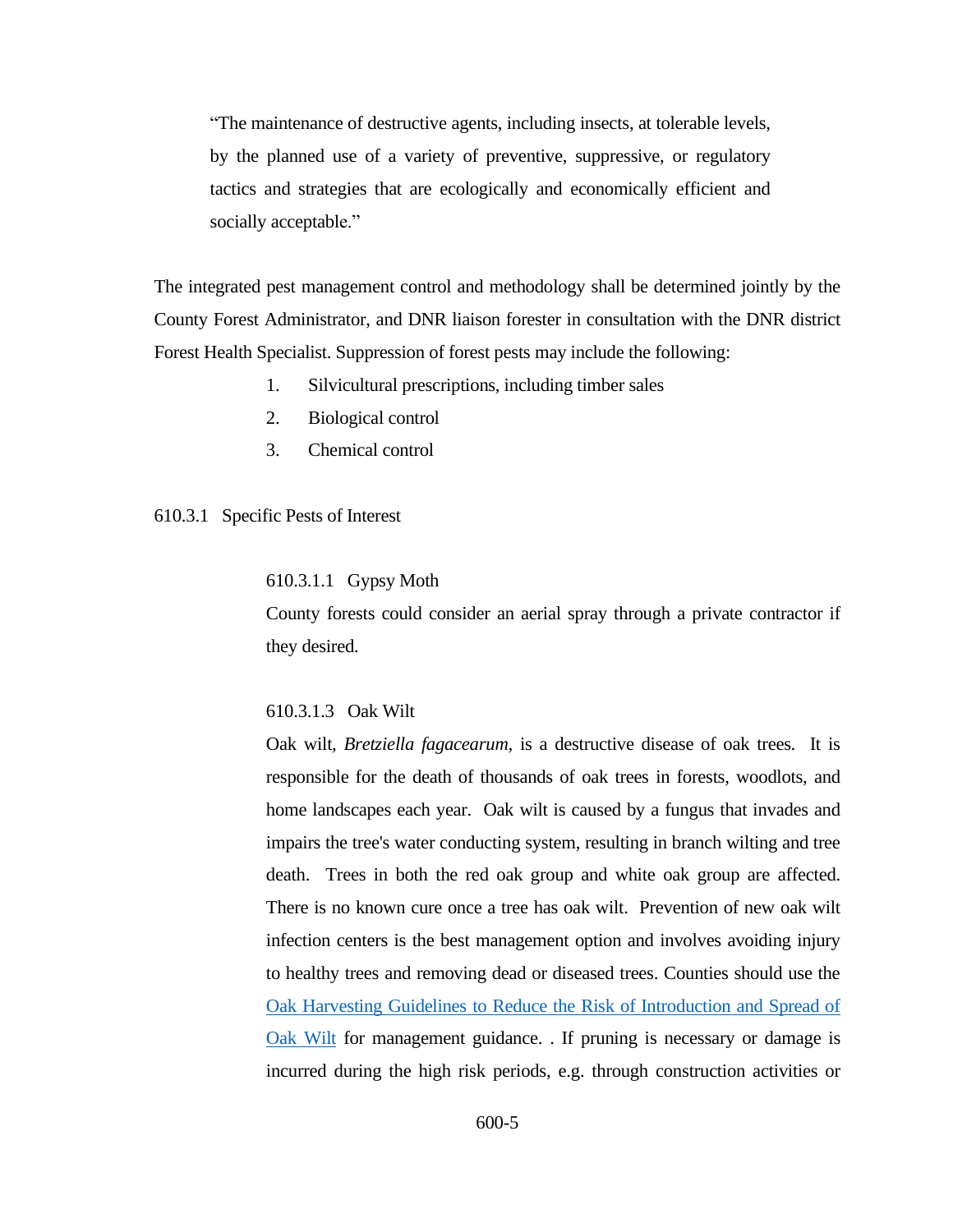storms, the wounds should be painted immediately with a wound paint.

It will be Price County's policy to remove infected trees and debark or chip them when located in a high intensive use area. Once chipped or debarked, the materials shall be covered with plastic for a period of six months to kill the fungus and any insects in the material. A vibratory plow, or similar implement, will also be used to sever root grafts on isolated pockets where feasible. Timber harvest of red oak will be restricted between April 15 and July 15.

#### 610.3.1.4 Forest Tent Caterpillar

Forest tent caterpillar, *Malacosoma disstria*, can be found throughout the United States and Canada wherever hardwoods grow. The favored hosts in Wisconsin are aspen and oak. This native insect causes region-wide outbreaks at intervals from 10 to 15 years; outbreaks usually last 2 - 5 years in the Lake States. Severe and repeated defoliation can lead to dieback and/or reduced growth of affected trees, which in some instances may be significant. Populations are often controlled by natural enemies, helping the population crash. Aerial spraying of insecticides can be an option for control as well. It will be Price County's strategy to employ sound silvicultural practices to combat this cyclic pest.

#### 610.3.1.5 Two-lined Chestnut Borer

The two-lined chestnut borer, *Agrilus bilineatus*, is a common secondary pest in trees which have been severely defoliated several years in a row. Oaks that are under stress from drought and/or defoliation by insects such as gypsy moth (*Lymantria dispar*), fall cankerworm (*Alsophila pometaria*), and forest tent caterpillar (*Malacosoma disstria*) can be infested and killed by two-lined chestnut borer. Prevention of two-lined chestnut borer through sound silvicultural practices is the best management option. Postponing management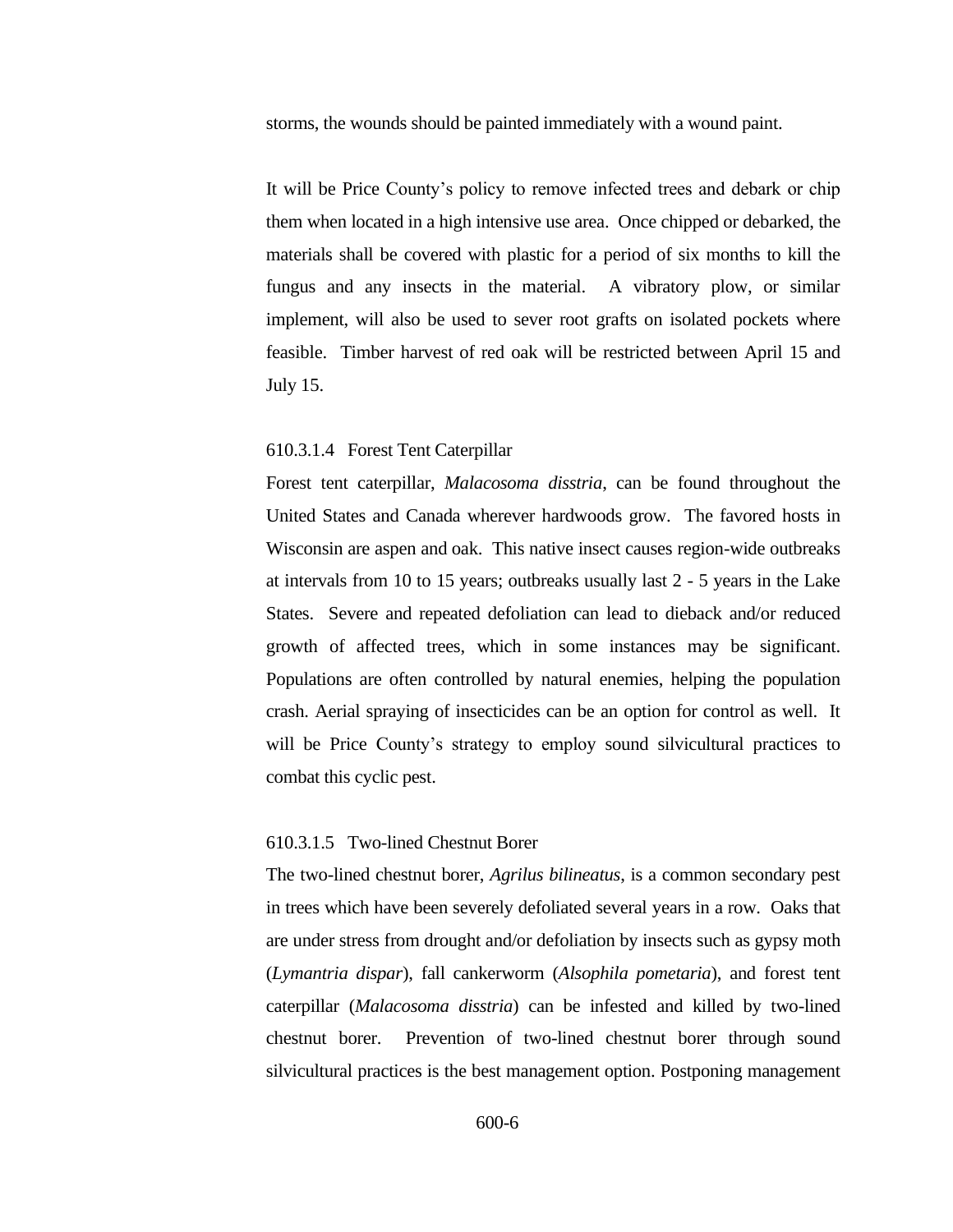activities in stressed stands for two years after severe drought and/or defoliation have ended will provide time for trees to recover and reduce their susceptibility to two-lined chestnut borer attack. Infestations should be salvaged promptly. Price County will strive to maintain healthy trees through sound silvicultural practices to discourage infestation.

## 610.3.1.6 Emerald Ash Borer

The emerald ash borer, *Agrilus planipennis*, was accidentally introduced to North America from Asia in 2002. Emerald ash borer (EAB) infestations in Wisconsin have resulted in widespread mortality to *Fraxinus* species including green, white, and black ash. It is expected that 99% of the ash trees in Wisconsin will die. Ash comprises a significant component in the northern hardwood timber type and can be found in nearly pure stands in some lowland areas. Adult EAB beetles feed on foliage but it is the larvae that cause mortality by feeding on the phloem and outer sapwood of the ash trees.

The [Emerald Ash Borer Silviculture Guidelines](https://dnr.wi.gov/topic/ForestHealth/documents/EABWIManagementGuidelines.pdf) are available to help resource managers make informed stand-level decisions to manage forests that are not yet infested by EAB, as well as implement salvage harvests and rehabilitation in stands that have already been impacted by EAB. It is Price County's policy to follow the Emerald Ash Borer Silviculture Guidelines.

### 610.3.1.7 HRD

Heterobasidion root disease (HRD, previously called annosum root rot), is caused by the fungus, *Heterobasidion irregulare*. It is a serious disease that causes pine and spruce mortality in Wisconsin, but over 200 woody species have been reported as hosts. Red and white pine trees are most commonly affected in plantation-grown stands subjected to thinning. The disease was first confirmed in Wisconsin in 1993 and has since been found in a number of counties throughout Wisconsin. Diseased trees, including overstory trees and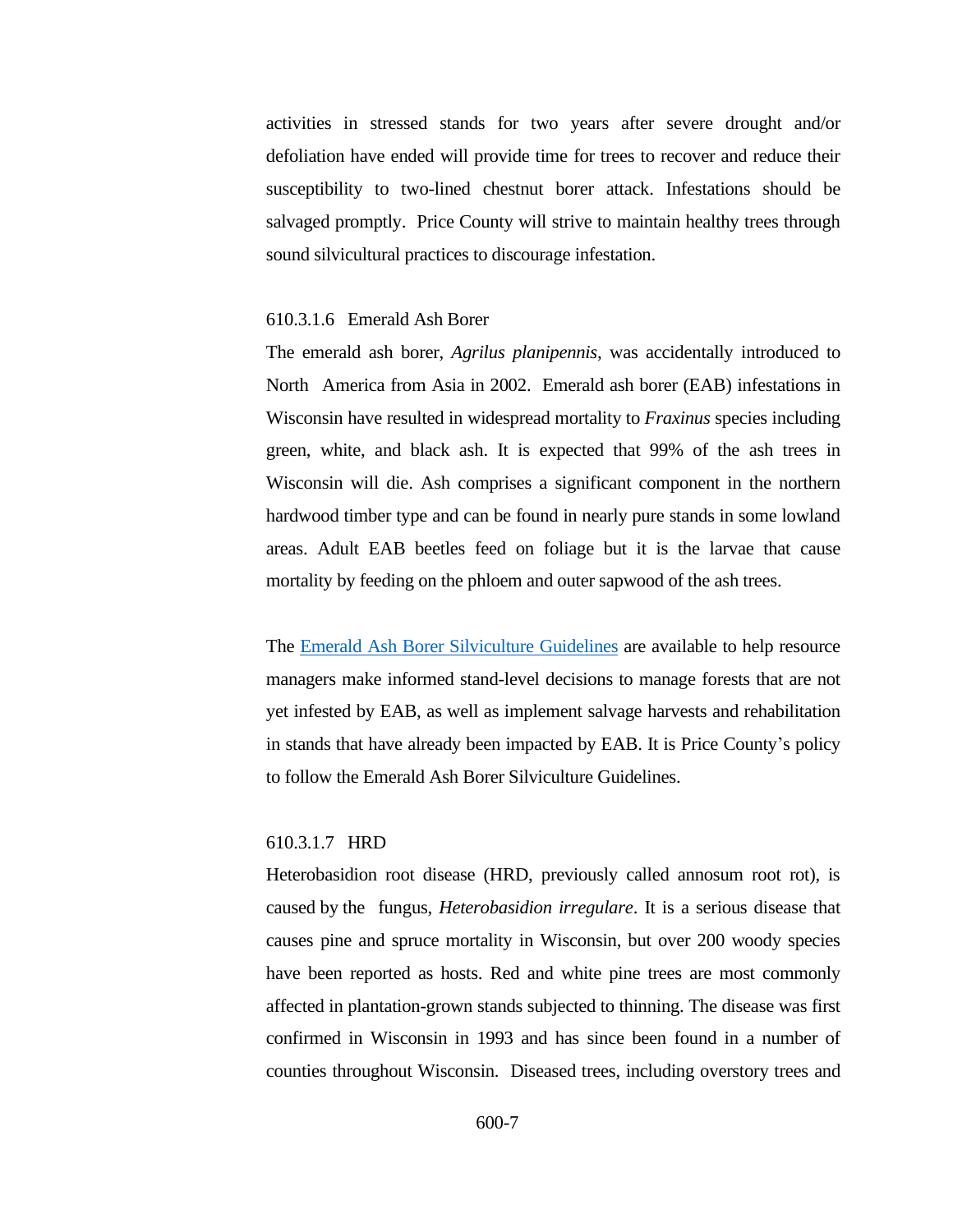understory seedlings and saplings, will show fading, thin crowns with tufted foliage, and eventual mortality. Currently there are no curative treatments to eliminate the HRD pathogen from a stand once it is infested, so preventing disease introduction is the best approach.

Infection most often occurs when HRD spores land and germinate on a freshly cut stump. The pathogen then grows into the root tissue and progresses underground from tree to tree through root contact. As the pathogen spreads, and trees decline and die, an ever-expanding pocket of mortality is formed. HRD fruit bodies, or conks, may be found at the base of dead trees and old stumps. Fruit bodies are most commonly observed in the fall but can be found any time of the year.

[Guidelines for stump treatment to reduce the](https://embed.widencdn.net/pdf/download/widnr/049sbfkidg/AnnosumTreatmentGuide.pdf?u=4gqjgf&showinbrowser=true) risk of introduction and spread of [Heterobasidion root disease in Wisconsin](https://embed.widencdn.net/pdf/download/widnr/049sbfkidg/AnnosumTreatmentGuide.pdf?u=4gqjgf&showinbrowser=true) should be used by the county forests. The HRD guidelines are designed to help property managers and landowners determine whether the preventive pesticide treatment should be used to reduce the risk of introduction and spread of HRD at the time of harvest in a pine and/or spruce stand. It is Price County's policy to follow the "Guidelines for stump treatment to reduce the risk of introduction and spread of Heterobasidion root disease in Wisconsin."

#### <span id="page-7-0"></span>610.3.2 Funding

The County Forest will make all reasonable efforts to secure funding for control efforts, through county funds, or other state, federal or private funding sources.

<span id="page-7-1"></span>610.3.4 Special Projects

The County may cooperate with other agencies in forest pest research.

## <span id="page-7-2"></span>610.3 DEER BROWSE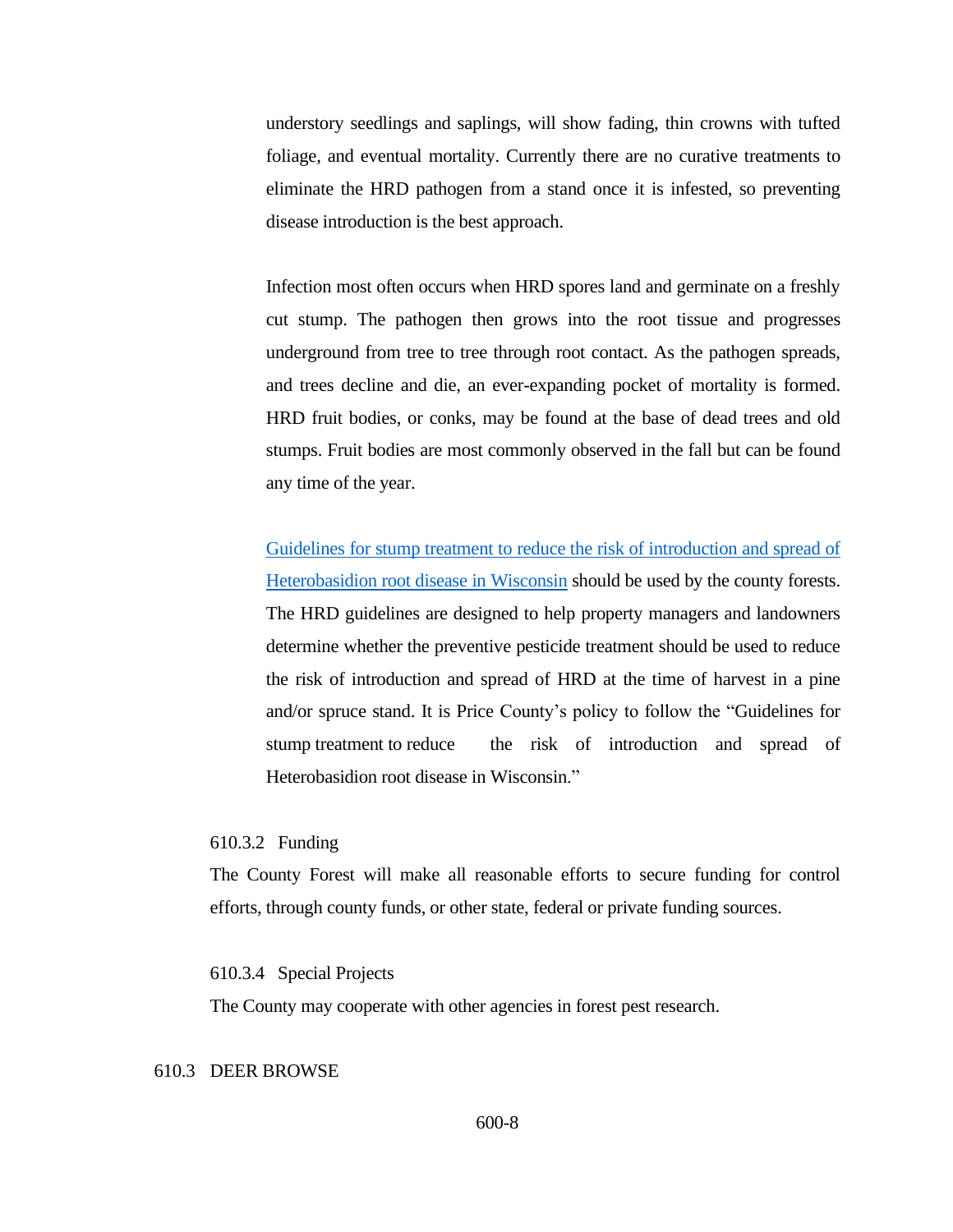Forest regeneration and reproduction is critical to sustain both timber production and wildlife habitat and the overall health of the deer herd. As a keystone species, deer can affect forest regeneration, long-term forest production, and forest sustainability. This is a concern for all interested in forest production and trying to balance deer numbers with habitat.

Price County Forest may monitor herbivory impacts during forest reconnaissance.

#### <span id="page-8-0"></span>610.5 INVASIVE PLANT SPECIES

Invasive plants can cause significant negative impacts to the forest. Invasive species can displace native plants and hinder the forest regeneration efforts. Preventing them from dominating habitats is critical to the long-term health of the forest. There are a number of invasive plant species in varying densities on the County Forest. Some warrant immediate and continual treatment efforts while others may be allowed to remain due to extent and financial ability to control them. The County will continue to train staff in invasive species identification as well as attempt to secure funding sources to control them as much as is practical. Invasive plants on the forest should be documented as well as potential response to new infestations.

## <span id="page-8-1"></span>605.5.1 Funding and Partnerships

Grant opportunities for invasive species control funding can be found on the [Financial](http://invasivespecies.wi.gov/financial-assistance/)  [Assistance webpage](http://invasivespecies.wi.gov/financial-assistance/) of the Wisconsin Invasive Species Council. The number of grants for local governments and county forest is limited, especially for terrestrial invasive plant control. Some grants, such as the Department of Natural Resource's [turkey stamp program,](https://dnr.wi.gov/topic/WildlifeHabitat/stamps.html) support invasive plant control as part of larger efforts to promote certain outcomes and might be applicable.

The Department of Natural Resources promotes the formation of cooperative invasive species management areas (CISMAs) through its [Weed Management Area –](https://dnr.wi.gov/Aid/WMA.html) Private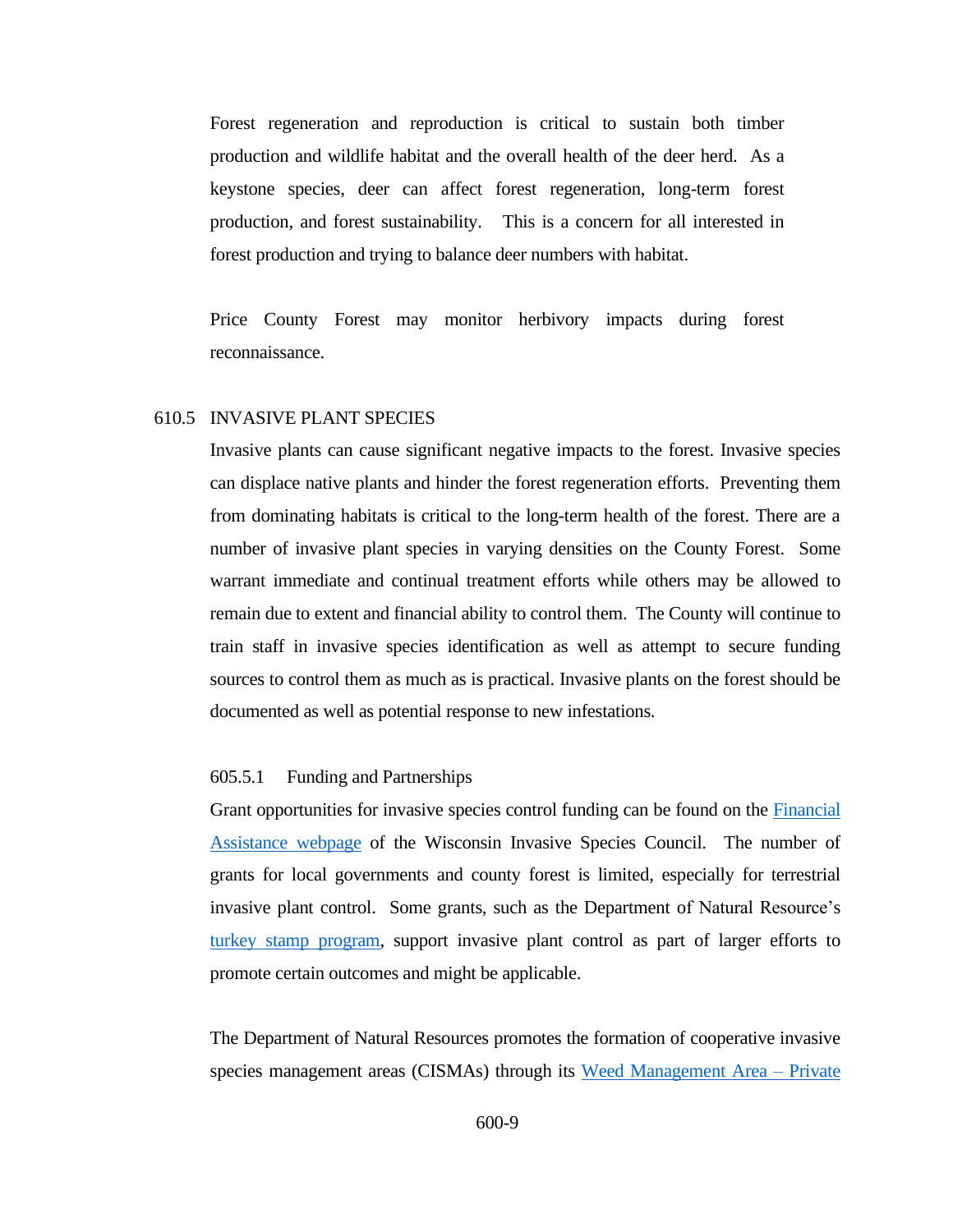[Forest Grant Program.](https://dnr.wi.gov/Aid/WMA.html) While activities funded by this grant are restricted to nonindustrial private forests, CISMAs are encouraged to partner with other groups in their area and some can provide technical support to county forests. The CISMA's of Wisconsin can be found on this [map.](https://ipaw.org/quick-links/cismas/)

#### <span id="page-9-0"></span>605.5.2 Best Management Practices

In 2009, the Department of Natural Resources and many stakeholder groups approved a series of Best Management Practices (BMPs) for minimizing the spread of forest invasive plants. The full text of the [BMPs](https://councilonforestry.wi.gov/Pages/InvasiveSpecies/Forestry.aspx) is found on the Wisconsin Council on Forestry website. Voluntary use of the BMPs during forestry stewardship activities reduces the spread of invasive plants that can impede forest regeneration in county forests.

BMPs used before, during and after a harvest promote forest regeneration. Reasonable efforts to clean vehicles, equipment, footwear and other clothing helps reduce the spread of seeds and plant fragments to un-infested forests. Planning the sequence and timing of stewardship activities to reduce contact with invasive plants during forestry operations is another helpful strategy. Similarly, controlling populations of invasive plants before logging reduces the risk of spreading them. Follow-up monitoring of disturbed stands can detect populations of invasive plants while they are still small and more easily managed.

<span id="page-9-1"></span>605.5.3Current Plant Invasives

#### 605.5.3.1 Buckthorn

Two species of invasive buckthorn impact Wisconsin's forests. Common buckthorn, *Rhamnus cathartica*, is more often found growing on well-drained soils while glossy buckthorn, *Rhamnus frangula*, favors wetter soils. Both species grow in shade or sun, quickly form dense, even-aged thickets that shade out understory plants, including tree seedlings, and hinder forest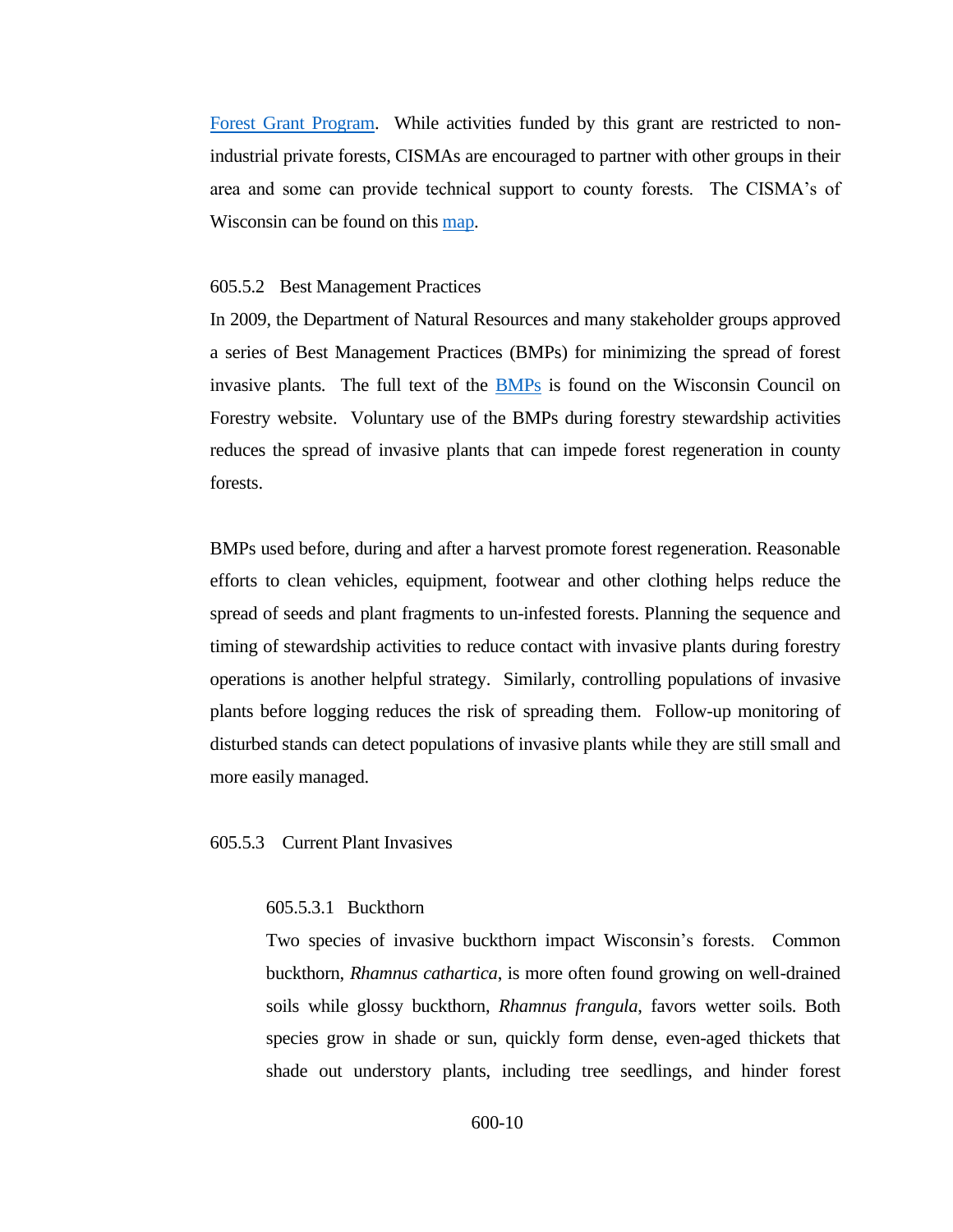regeneration. Their dark colored fruits are eaten by birds who disperse them long distances. Both buckthorns green-up before native plants and remain green after the natives drop their leaves.

Buckthorn can be controlled by taking advantage of the longer period in which they retain their leaves. Foliar applications of herbicide applied when buckthorn has leaves and the natives are leafless will minimize damage to native plants. Other control options include mowing the shrubs and then treating re-sprouts with foliar herbicide, basal bark herbicide applications, and cut stump herbicide applications.

## 605.5.3.2 Garlic Mustard

Garlic mustard (*Alliaria petiolata*) is an herbaceous, biennial, native to Europe. During the first year a basal rosette of only leaves develops. The second year, several stems from  $1 - 4$  feet tall grow from the basal rosette. The leaves have a distinct garlic fragrance when crushed. From the stems grow several small white flowers. Each plant can produce 100's of tiny seeds inside long, narrow capsules. Garlic mustard can quickly colonize disturbed forests as it often follows corridors such as game trails or man-made roads/paths. As garlic mustard spreads, it quickly displaces native plants and is known to radiate chemicals into the soil that disrupt associations between mycorrhizal fungi and native plants. Small populations can be hand pulled, while larger populations are better controlled with prescribed fire and/or herbicide. All pulled plant materials should be bagged and removed from the forest as seeds have been known to mature on dead plants left on site. Treatment should be repeated until the seed bank is depleted, which takes multiple years. Garlic mustard sites should be monitored annually, until no plants are discovered for several years.

#### 605.5.3.3 Honeysuckle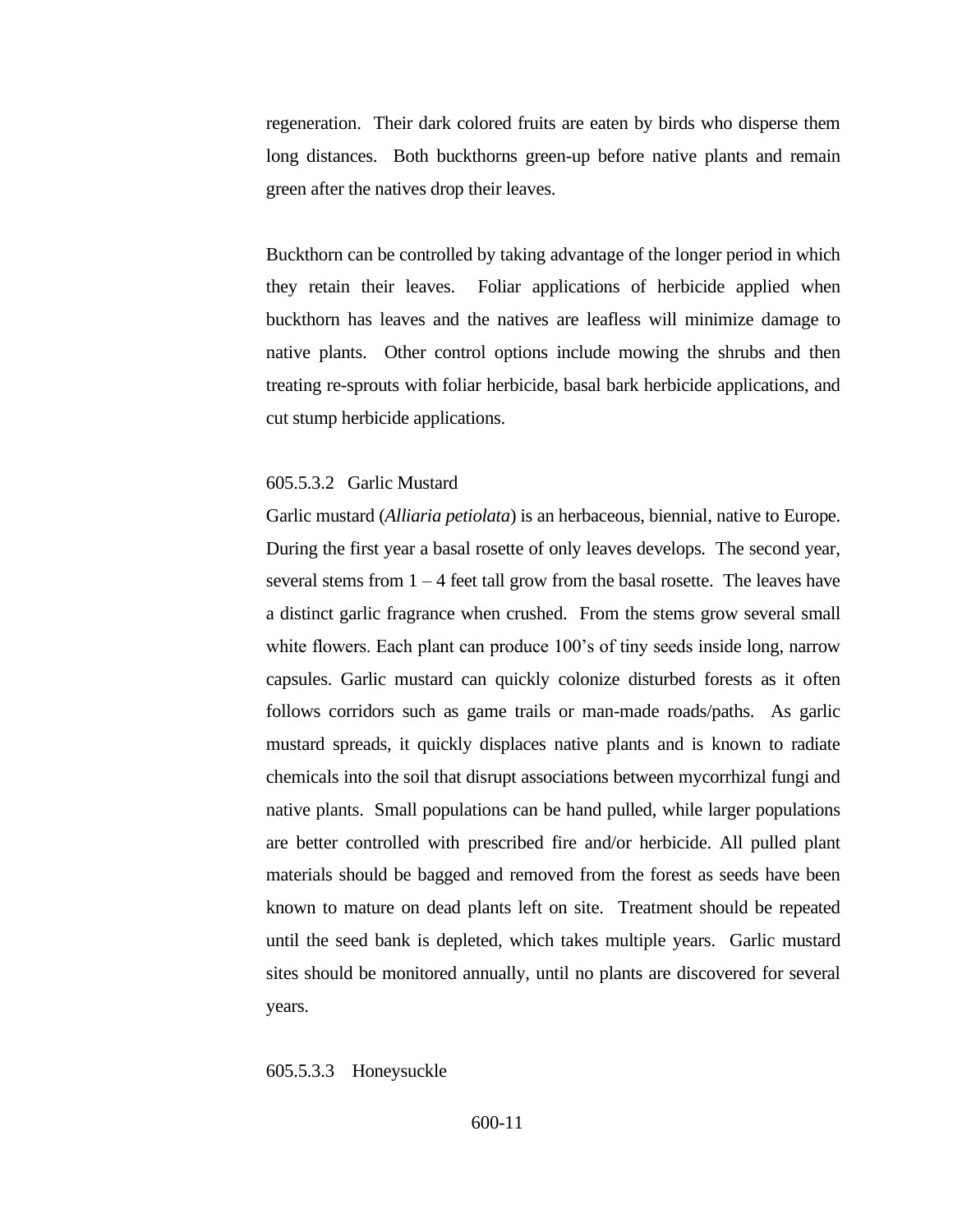Bush Honeysuckles (*Lonicera maackii, L. tatarica, L. morrowii, L. x bella*) were introduced from Eurasia as ornamentals, wildlife cover and soil erosion control. Bush honeysuckles are upright deciduous shrubs, ranging from 5 - 12 feet tall with gray shaggy bark. The leaves are opposite, simple, oval and untoothed and can be smooth, to velvety depending on species. Flowers are fragrant and tubular ranging in colors of white, red and pink. They bloom May through June and then form red to yellow berries that are found as pairs on the leaf axils. Honeysuckles replace native forest shrubs and herbaceous plants by inhibiting growth of understory plants due to early leaf-out which shades out herbaceous ground cover and depletes soil moisture. Control options include hand pulling small infestations and prescribed burning which kills seedlings and top kills mature shrubs. Herbicide options include cut stump treatment and foliar spraying. With all control efforts repeated monitoring is needed.

## 605.5.3.4 Spotted Knapweed

Spotted knapweed (*Centaurea stoebe*) is an herbaceous, short-lived perennial native to Eurasia that can grow  $2 - 4$  feet tall. This plant first appears as a basal rosette of somewhat silvery leaves and may persist this way for several years before developing pink-purple flowers on long spreading stems. The flowers are thistle-like with many petals and stiff bracts. Knapweed invades dry-upland areas including disturbed sites such as forest trails and openings. The roots exude an allelopathic chemical which inhibits establishment of other plants; hindering forest regeneration. Small populations can be hand pulled provided the entire tap root is removed. Gloves, long sleeves and pants should be worn when handling this plant as it may cause skin irritation. Chemical control should be applied directly to plants or broadcast across large areas of infestation. Biological control is also available as part of an integrated pest management plan.

#### 605.5.3.5 Japanese Barberry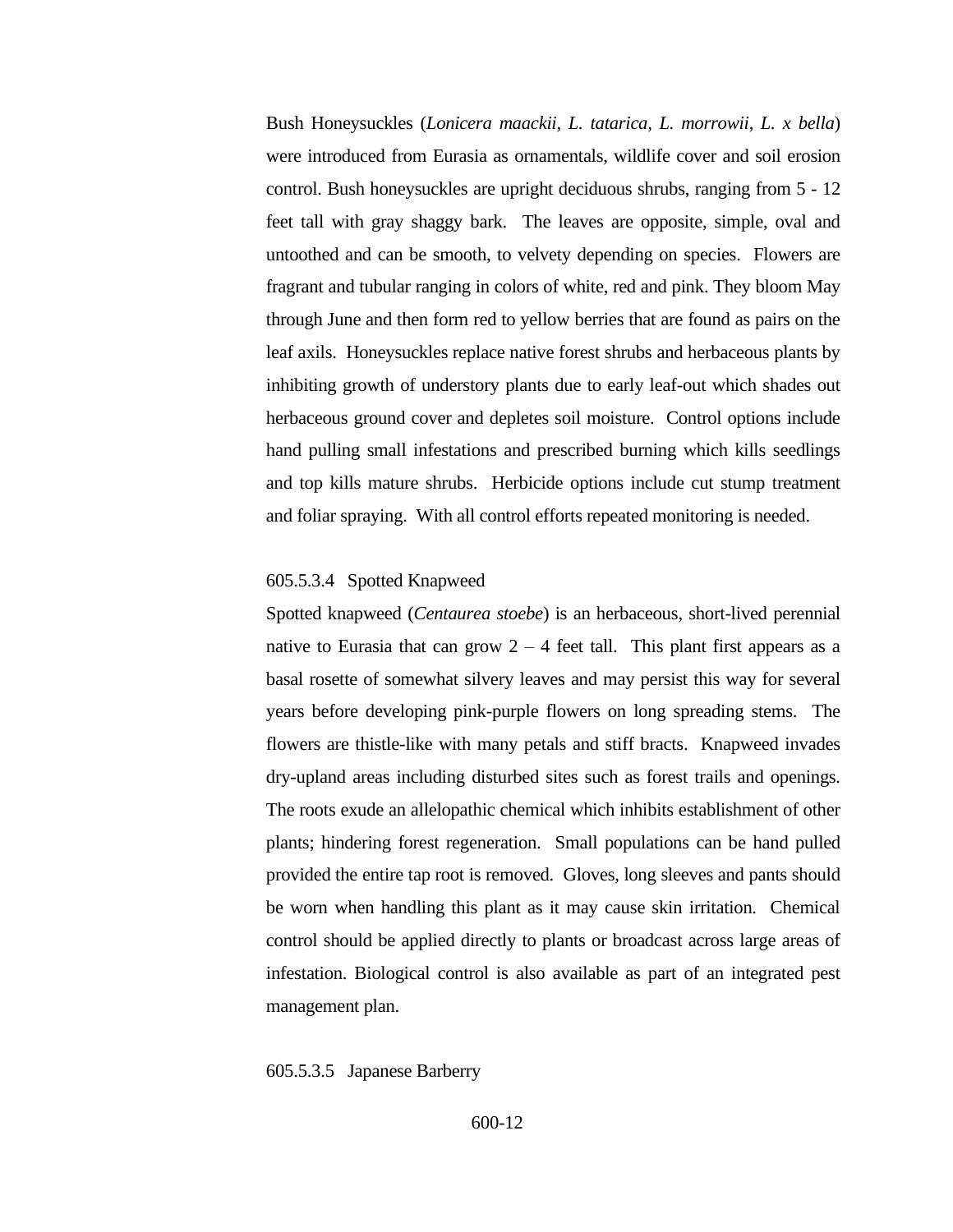Japanese barberry (*Berberis thunbergii*) was introduced from Japan around 1875 and now ranges across most of North America. It is a compact, spiny, deciduous shrub with arching branches of dense foliage. It commonly grows 2 - 3 feet tall and has been known to reach heights of 6 feet. Japanese barberry regenerates by seed, creeping roots and branches that root freely when they touch the ground; which increases its overall spread. Small, rounded, smooth edged leaves are clustered in tight bunches close to the spiny branches and small yellow flowers bloom through May forming red oblong berries that mature in mid-summer and persist into winter. This plant is highly adapted to growing in young forests where it forms thorny thickets that shade out and limit the growth of native plants and spreads easily under the shade of established forests. The primary method of mechanically controlling barberry is hand pulling or digging early before seed set in areas where there are only a few plants. It has shallow roots but resprouting may occur if the entire root system is not removed. Larger populations may be controlled by herbicides with a cut stump treatment and repeated monitoring for both seedlings and roots re-sprouting.

## <span id="page-12-0"></span>610.6 PRICE COUNTY'S INVASIVE SPECIES MANAGEMENT PLAN

#### **Price County Invasive Species Management Plan**

#### *Introduction*

Invasive species are defined as "plants, animals, or other organisms (e.g., microbes) that are non-native to the ecosystem under consideration and whose introduction cause or are likely to cause economic or environmental harm or harm to human health" (NISIC 2009). The objective of this document is to identify all current and potential invasive species which are or may impact the integrity of the Price County Forest. Along with identification, control methods and priorities are discussed. Those species with the greatest potential for harm will be monitored and controlled using various methods of removal.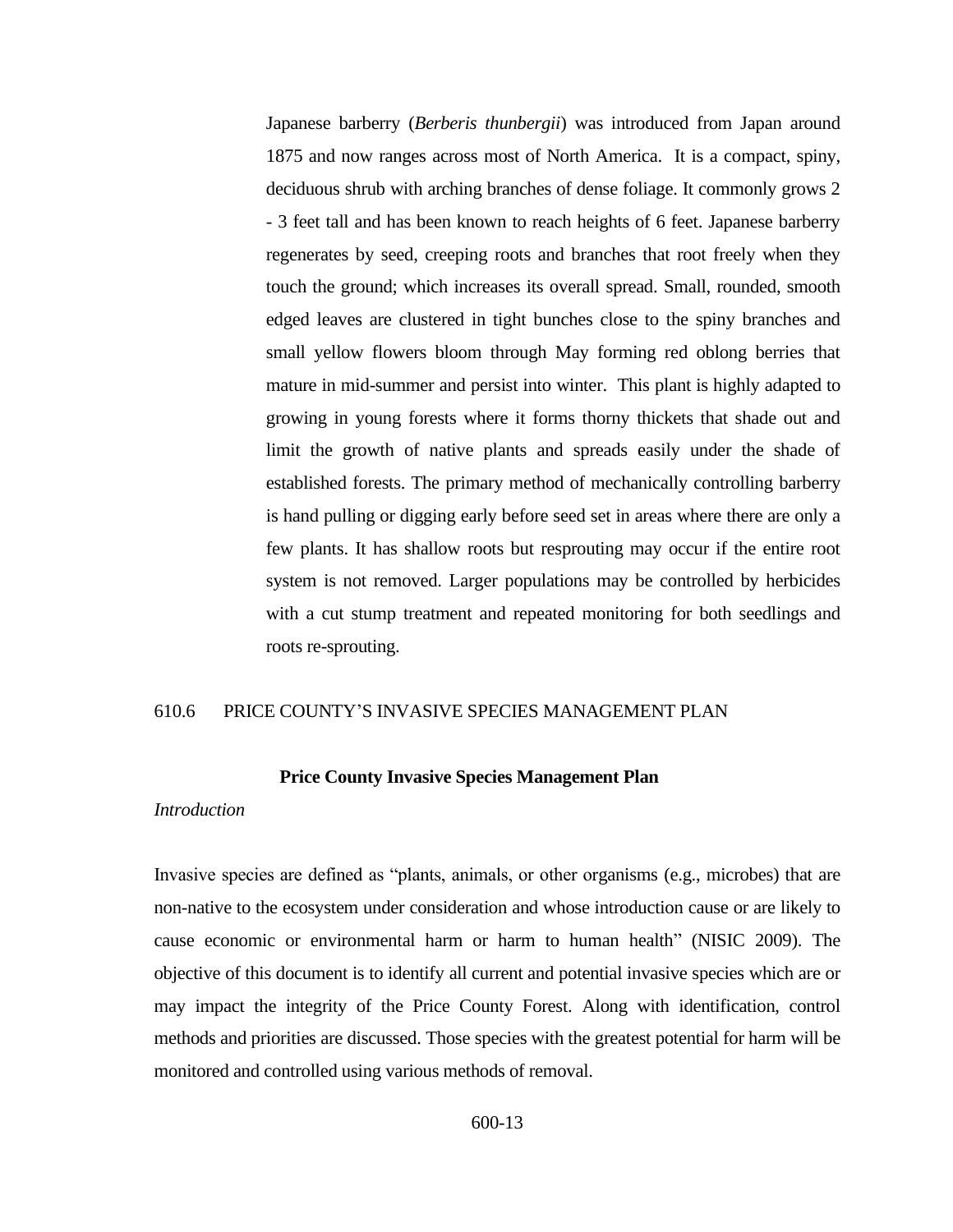Price County Forest contains approximately 90,000 acres of land, including upland forests and lowland swamps. Since invasive plant species pose a great threat to the health and sustainability of the forest, they will be the focus of this plan. However, insects such as the Emerald Ash Borer will also have a devastating effect on the forest if and when they arrive, so they will be mentioned as well.

Campgrounds, parks, recreational trails, and timber sale areas create a lot of disturbance to the forest, which many invasive species find inviting. These areas are also vectors for seeds, insects, etc. to become established because of the greater numbers of people and equipment that may have brought them in from long distances. Therefore, these areas will be monitored more intensely. However, during forest reconnaissance activities, any observed invasive species will be recorded as well.

## *Species of Greatest Concern*

Since the Price County Forest is managed for timber products and recreational opportunities, those species that most negatively affect management are given the highest priority for control and removal. These species tend to be more shade tolerant and can out-compete native vegetation, including tree regeneration which is important to the sustainability of the forest. Species of lesser concern include those that are more shade intolerant but can affect wildlife openings, recreational trails and disturbed areas. These species, though still harmful, have less of an impact on management activities.

#### 1) Garlic Mustard (*Alliaria petiolata)*

Garlic mustard is a biennial herb that produces a large amount of seed in its second growing season. It has been known to chemically alter the soil which inhibits anything else from growing in an infested area. Tree seedlings and herbaceous vegetation can be entirely excluded from an area that it is growing in. It is also shade tolerant and can invade even undisturbed hardwood stands.

Thankfully, as of late 2009, no garlic mustard populations have been observed on any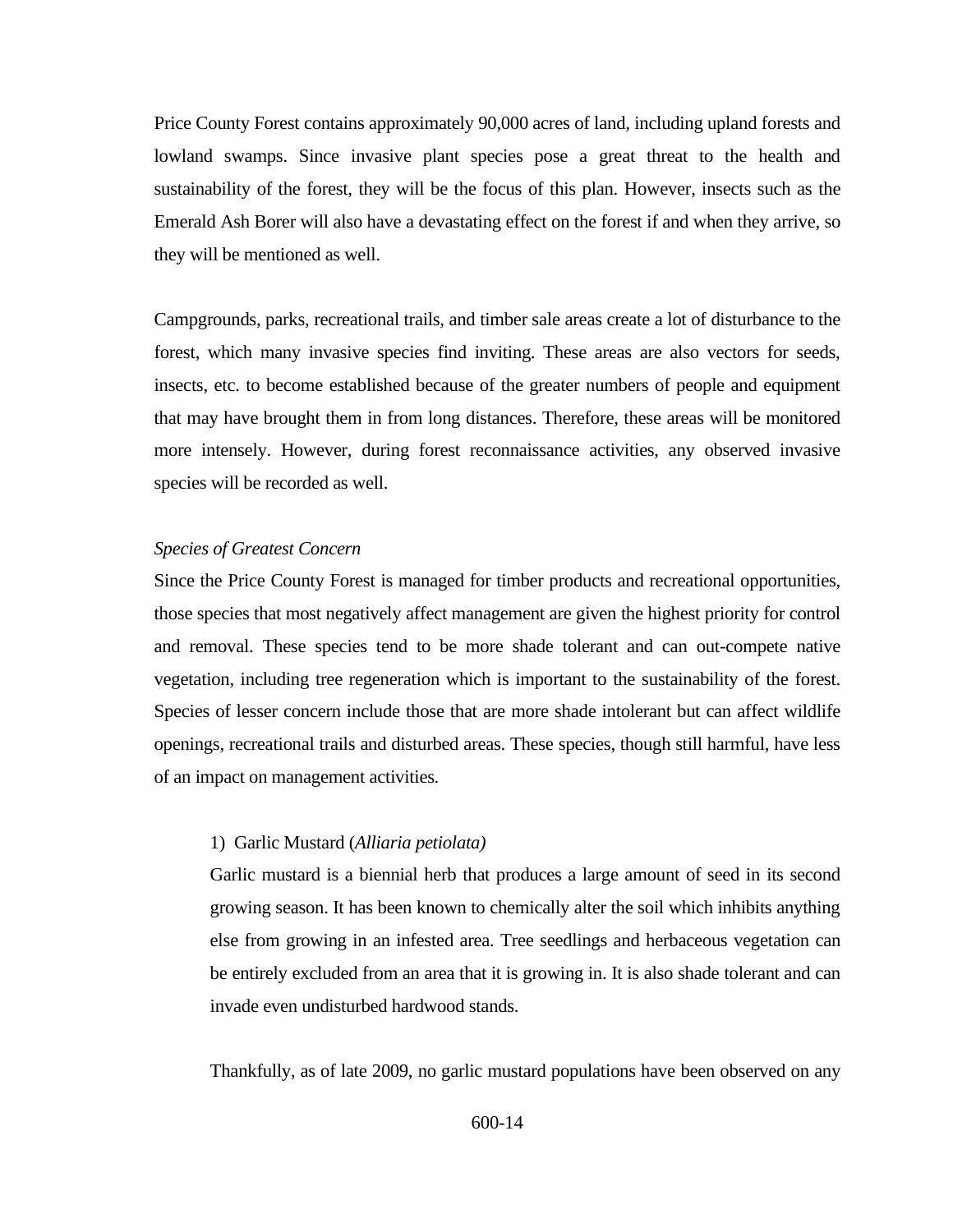Price County Forest lands. Two populations are known on private property within the county, but these are not adjacent to any County Forest property. Also, several populations are known from the Flambeau River State Forest located just to the west of Price County in Sawyer County.

Early detection of garlic mustard is critical. If any populations are discovered, the following control measures will be taken:

- a) Pull all  $2<sup>nd</sup>$  year plants in the spring preferably when they are flowering. If seed is starting to set in the pods, bagging, then disposing or burning of the plants will be necessary to prevent new seed from being released.
- b) Immediately after pulling (within a few weeks at most), torch all of the seedlings using a propane torch. Fire is very effective at killing the small basal rosettes. Torching also helps to burn some of the old seed and exposes the soil more by removing dead leaves and other vegetation. This will enhance germination of the seeds remaining in the soil and will exhaust the seed bank more quickly.
- c) In the fall or early spring, return to the site and spray any new seedlings with herbicide. A solution of glyphosate or any pre-emergent herbicide that will kill seedlings will work. Some managers suggest spraying the rosettes when the native plants are dormant so they are not killed, and the site is not so disturbed that it will be quickly reinfested. Since garlic mustard populations are so isolated in this region, it may not be necessary to wait until the natives are dormant.
- d) Repeat this process for up to 10 years as seeds may lie dormant in the soil for 7 years or more.
- e) If garlic mustard becomes more widespread as it is in southern Wisconsin, biological control agents may need to be obtained. Research is currently being conducted on host specific insects that will at least control garlic mustard populations to some degree and should be available in the coming years.

2) Common (European) and Glossy Buckthorns (*Rhamnus cathartica, Rhamnus frangula*)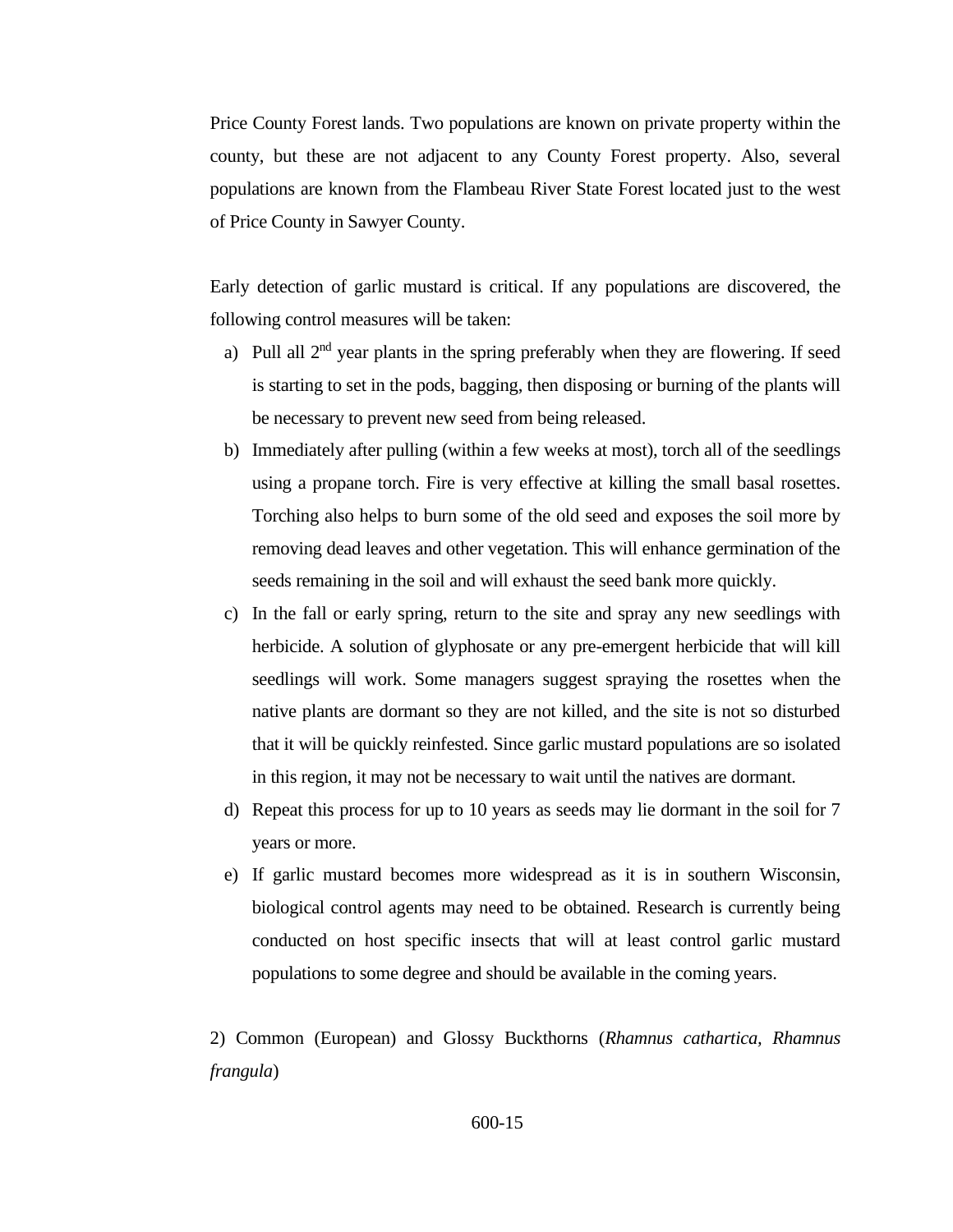Common and glossy buckthorns are shrubs to small trees that have spread from ornamental plantings (hedges, etc.) into natural areas. Both species produce large amounts of berries that are spread by birds and other animals. Common buckthorn tends to invade more upland sites (although it has been observed on black ash hummocks), whereas glossy buckthorn tends to invade wetter sites. Both species are relatively shade tolerant and can out-compete native vegetation, impacting and severely limiting tree regeneration in infested areas.

As of late 2009, glossy buckthorn has not yet been observed on Price County Forest land. It has the capacity to invade many acres of land because much of the forest has poorly drained soils and wetlands.

Common buckthorn, on the other hand, is becoming well-established in many parts of the county. It currently is only a minor component of the County Forest but has the potential to infest many more acres and become a management problem. It may especially be of concern in stands of timber that are periodically thinned, such as northern hardwoods and pine stands. The thinnings create more light and disturbance, allowing populations to become established. Once buckthorn gets old enough to produce seed, it may infest the entire stand, crowding out or eliminating tree regeneration. Larger infestations are common around the cities of Phillips and Park Falls. Isolated individuals have been observed generally near the Highway 8 and 13 corridors (and a few miles from them). Wisconsin Concrete Park and Tuscobia Trailhead Park have fairly large populations which have been worked on in the past to keep them in check.

Control of buckthorn is optimum during the fall. Leaves stay green later than native shrubs and trees. Herbicide may also be more effective since it will be pulled into the roots as the shrubs go dormant for the winter. Control measures for buckthorn include:

a) Remove all larger buckthorns that are bearing fruit. Use a chainsaw or other tool to cut down to stump level. Spray the stump, especially the outer cambium layer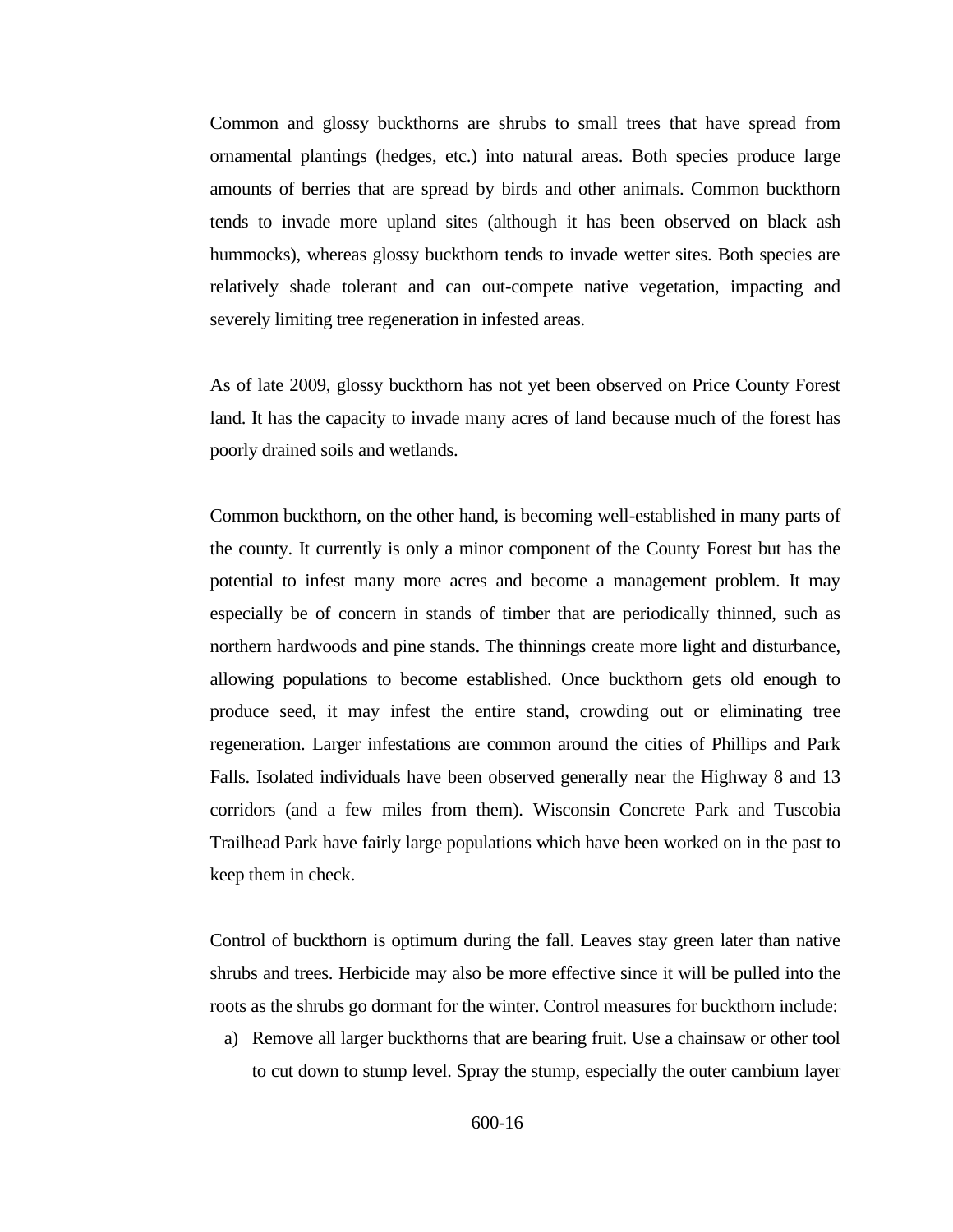using a solution of glyphosate or triclopyr mixed with an oil-based surfactant. This will prevent resprouting. If possible, burn the tops containing the berries and seeds. If it is not feasible to burn the tops, leave them near the stumps (old seeds probably are laying in the soil already anyway).

- b) Manually pull the smaller seedlings, making sure to pull out the roots. Lay them in a way so that the roots will dry out and there is no opportunity to re-root into the soil. Seedlings up to a pencil size diameter and possibly larger should pull fairly easily, especially if the soil is damp.
- c) For larger stems that don't contain fruit, either cut the stems and spray (as in a) above); or use the basal bark method of applying herbicide. Do this by using a solution of triclopyr mixed with an oil-based surfactant. Spray the lower 6 to 18 inches of the stem around the entire base to the ground. Smaller squirt bottles work well for this. Results may not be immediate, as it occasionally takes a few months for full mortality to occur. This method is typically less time-consuming than the cut-stump method and is also very effective. Follow-up monitoring will be necessary to ensure that the herbicide worked (weather or other factors may effect the mortality rate, but it is usually well over 90%).
- d) Re-visit areas every few years to ensure that no fruit-producing plants have been missed. Pull all seedlings and re-treat larger stems that weren't killed until the seed bank is exhausted (this may not occur with R. cathartica since populations are quite widespread in the county).
- e) Long-term control may only be possible with the release of biological control agents. Research is currently being done to determine acceptable control organisms that won't negatively affect native buckthorn populations or switch to other beneficial native species. Bio-control for buckthorns may be available in the coming years, but until then, manual and chemical control will be needed.

#### 3) Exotic Bush Honeysuckles (*Lonicera morrowii, L. tatarica, L. x bella*)

Exotic bush honeysuckles share a similar history as the buckthorns. They were widely planted as ornamentals and have escaped into natural areas via birds and other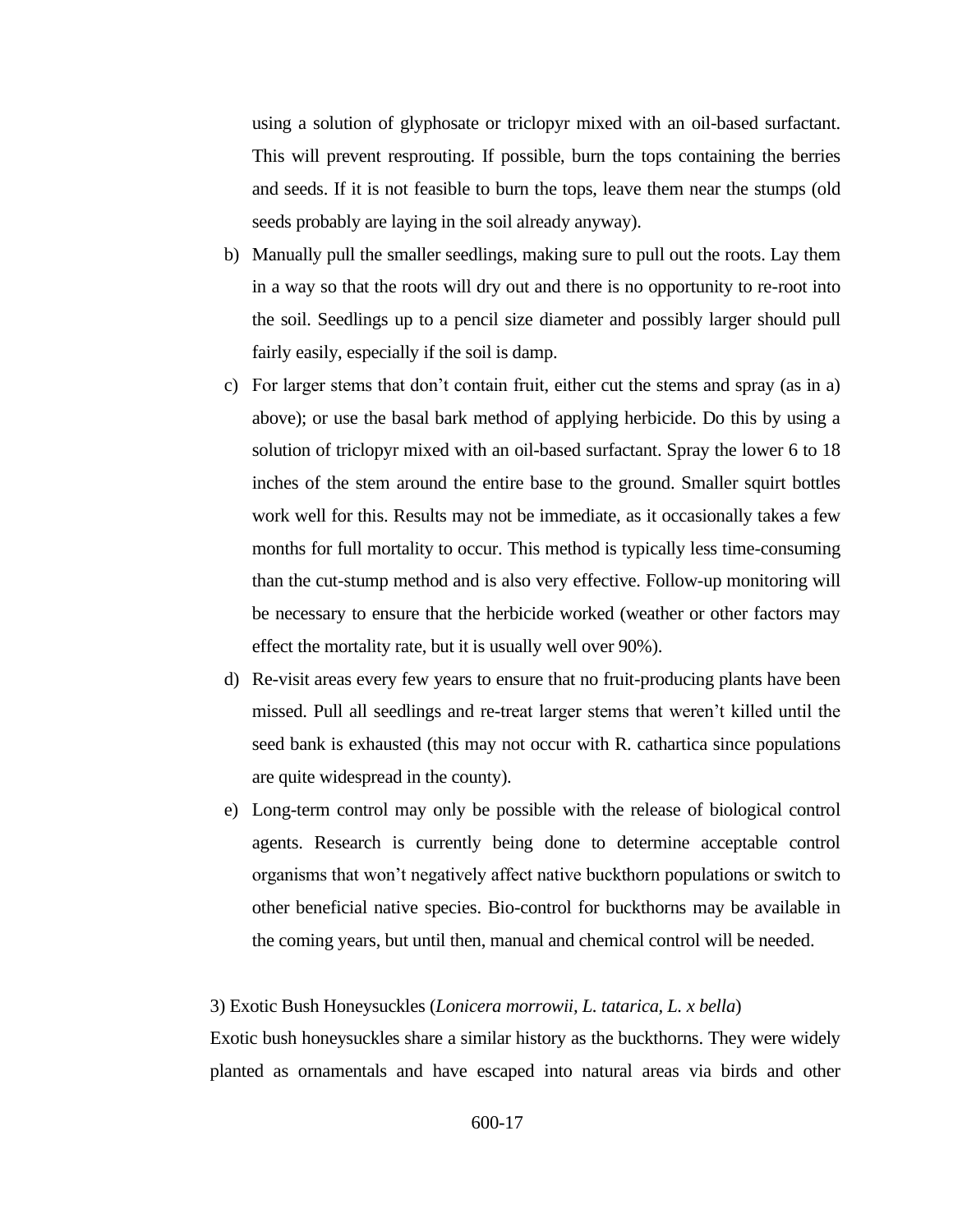animals. They produce large amounts of berries as well. Honeysuckles tend to invade more semi-open habitats that have a sandier soil type but can be found in many other areas as well. They appear to be less shade tolerant than the buckthorns. They are especially troublesome invaders of old fields, wildlife openings, and disturbed forests. In southern Wisconsin, they have been observed to invade thinned pine plantations as well.

Bush honeysuckles have been observed on some Price County Forest land. They tend to be an isolated bush here or there, but no dense populations have been found. Larger infestations occur to the west in Sawyer County. The southern parts of the Flambeau River State Forest, especially along the Flambeau River and areas where severe windthrow have occurred, contain larger populations.

Control of honeysuckles is similar to that of buckthorns. These bushes also tend to hold onto their green leaves longer than most natives in the fall, so this is the optimum time of year for documenting their populations and treating them. The same control measures will be used for honeysuckles as for buckthorns (see 2) a) through d) above). Biological control is more difficult with honeysuckles because there are many native *Lonicera* species which any insect or disease could attack if it were to be released. However, an aphid from Europe has become naturalized in some parts of the region, and it has had a negative impact on flower and fruit production of honeysuckles. It seems to prefer the exotic species, so this could help with control efforts in the more heavily infested areas.

## 4) Emerald Ash Borer (*Agrilus planipennis*)

The emerald ash borer (EAB) has recently appeared in the state of Wisconsin. It is a small, green, metallic, wood-boring beetle whose larvae chew through the cambium of ash trees. Within a short time, the larvae will girdle the tree, causing it to die. Even healthy ash trees are attacked and ultimately killed.

As of late 2009, at least seven populations have been detected in the state, mainly in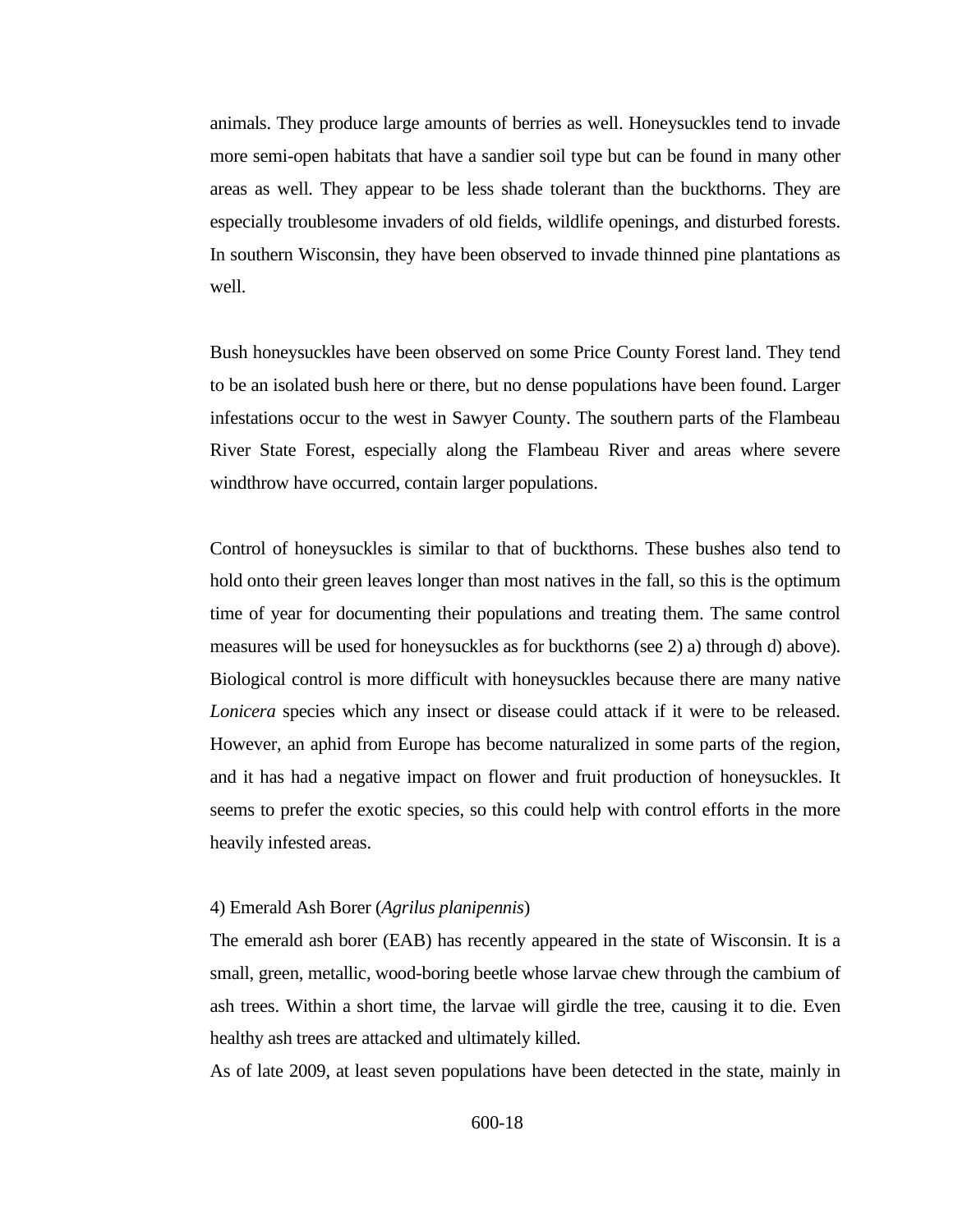southern areas. Due to illegal firewood hauling and other possible wood hauling vectors, EAB could and probably will show up in Price County in the future. The county forest contains at least 3500 acres of nearly pure black ash swamp (swamp hardwoods), as well as many acres of northern hardwoods and other types that have an ash component in them. Therefore, EAB was ranked as a high-priority invasive species for the county forest.

The county forest has taken a proactive approach with respect to EAB for a few years and will continue with future timber sale establishment. More sales have been recently set up in aging black ash (swamp hardwood) stands, and ash has been more heavily favored for removal during selection harvest thinnings. In this way, if and when EAB arrives, fewer trees will need to be salvaged (or will die) and more of the land will remain forested (since species other than ash will have time to get established in their absence). Ash seedlings are fairly common in many places, so the species will continue to add a component to the forest, but it is too early to tell if it will be a muchreduced component after EAB arrives.

Also, since EAB can arrive in firewood, Solberg and Smith Lake Campgrounds offer free local firewood to registered campers. This way, campers do not have to haul firewood from distant locations, lessening the chance of EAB or any insect or disease getting released at the campground.

Biological control agents will be the only feasible long-term solution for controlling EAB. A great deal of research is currently being conducted in order to determine what types of insects, microbes, etc. predate on EAB so that populations can be at least controlled to some degree. Hopefully some reliable form of bio-control will be available by the time EAB appears in Price County, but until then, we will continue taking preventative measures.

## *Species of Lesser Concern*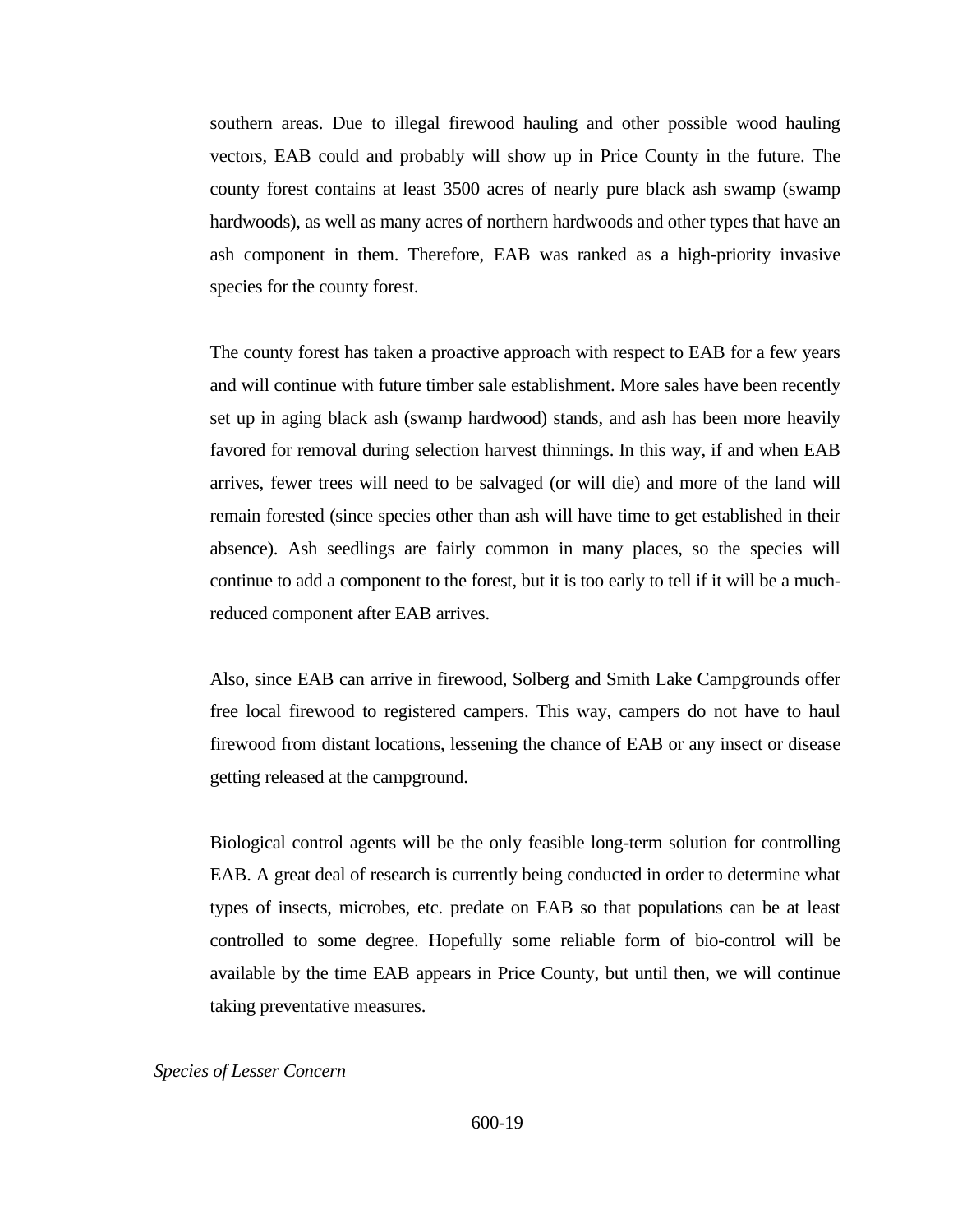Some invasive species are of a lower priority than the 4 listed above in terms of managing PCF lands. They can still be quite invasive in many plant communities and will still be documented and monitored. Some tend to invade open wetlands, dry prairies and sandy soils, or disturbed areas such as along roads and trails. Others are invasive in other parts of the state, but no known populations occur in this region. Due to limited resources, not all invasive species can be given the same attention. Since forest and recreation management is of the foremost importance on Price County Forest lands, these species may not pose as great a risk to tree health and regeneration or recreational opportunities. However, as stated earlier, they are still invasive in their own way and could become a higher priority in the future. A list of these species can be found in the appendix of this management plan. For more information on these or other species not listed, go to the Wisconsin Department of Natural Resources website on invasive species (dnr.wi.gov/invasives/).

### *PLANTS*

## 1) Reed Canarygrass (*Phalaris arundinacea*)

Reed Canarygrass is a perennial grass that grows thick mats in wetlands and other poorly drained soils. It can completely displace other vegetation. Since it is already so widespread throughout Price County, not much can be done to control its invasiveness. The good news is that it prefers more open areas so most forest management activities won't have a huge impact. It may invade disturbed areas that have wet or moist soils such as swamp hardwood stands and poorly drained northern hardwood stands. It has been observed on some woods roads on PCF land, as well as disturbed open meadows and ditches.

#### 2) Giant Reed (*Phragmites australis*)

Giant Reed is another perennial grass that can grow to very impressive heights of well over 10 feet. It usually invades a disturbed wetland and then spreads quickly with its rhizome, forming very large clones if left unchecked. It appears to be even less shade tolerant than reed canarygrass so most forest management activities won't be affected. However, the vast open wetlands and impoundments on PCF lands could be invaded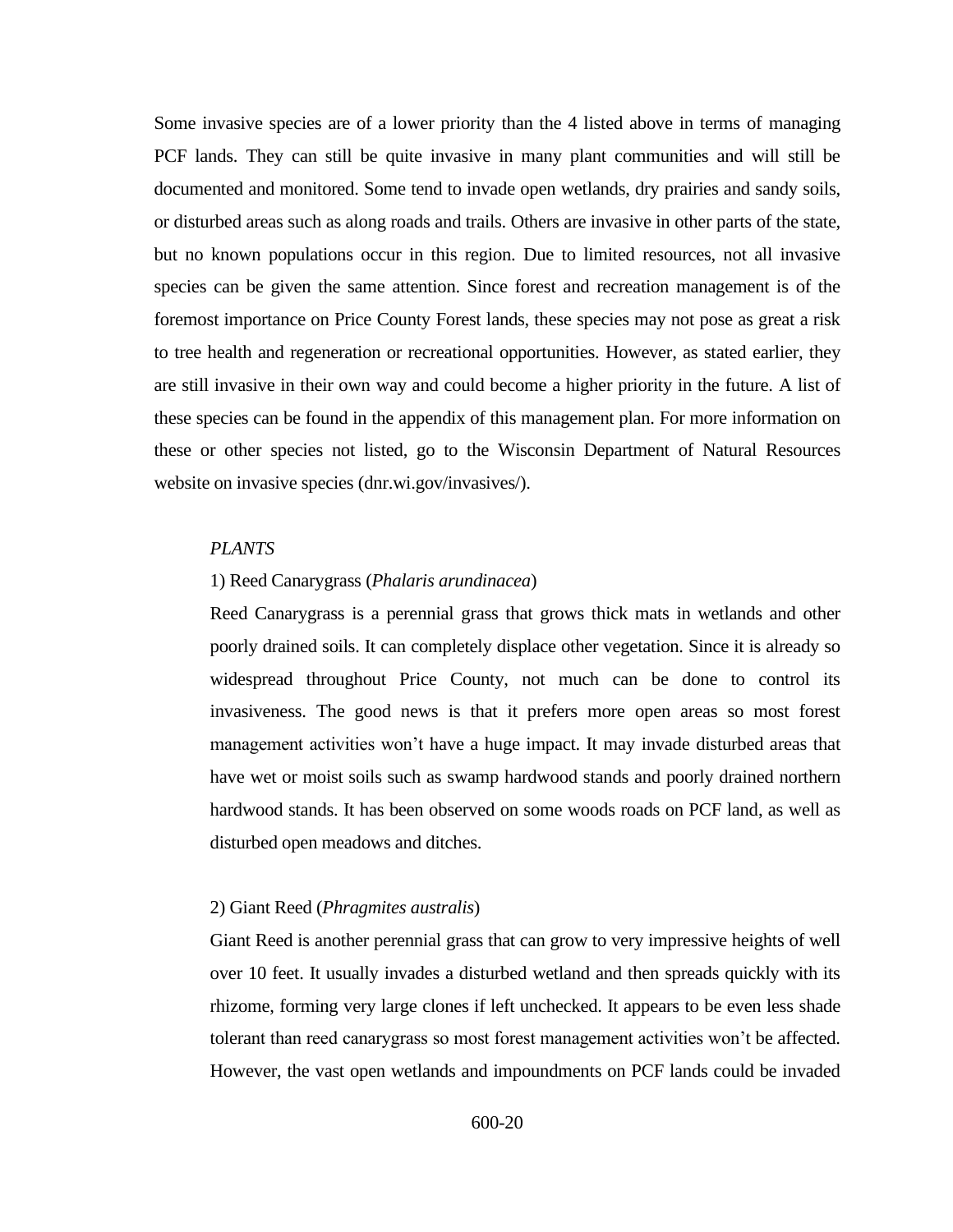in the future. Only a few small populations have been observed throughout the county so treating any new patches quickly could prevent this species from taking over as reed canarygrass has.

#### 3) Japanese Barberry (*Berberis thunbergii*)

Japanese Barberry is an ornamental shrub with small thorns that produces many berries spread by animals. It has been known to invade hardwood stands and other forested settings. Ashland County currently has 2 known populations, and it is undoubtedly grown in many yards throughout Price County as an ornamental. This species will need to be monitored closely as it may someday spread into northern hardwood stands, limiting tree regeneration and displacing native vegetation.

4) Canada, Bull and European Marsh Thistles (*Cirsium arvense. C. vulgare, C. palustre*)

Members of this collection are all non-native thistles originating from Eurasia. Canada and bull thistle have been around for a long time, and are especially troublesome in agricultural fields and disturbed areas. Populations sometimes become established following soil disturbances including timber sales. However, bull thistle is quite shade intolerant and does not persist once the canopy closes. Canada thistle may persist longer but also appears to reduce in density after other plants become abundant. The greatest threat of the thistles for PCF lands comes from the newly introduced European marsh thistle. This thistle seems to be more shade tolerant and invades moist to swampy areas (much of PCF lands), including bogs. It usually gets established following a disturbance, but can then spread rapidly even into undisturbed natural areas. A population was recently discovered (Sept. 2009) in the Town of Emery on PCF land and basal rosettes are quite numerous. It is one of the first known populations from Price County, but the thistle has infested all areas east and north (including the Upper Peninsula of Michigan). Since it is a biennial, control could include removing or cutting all flowering plants so they don't produce seeds, and spraying all of the basal rosettes (seedlings) with herbicide. It may not be feasible to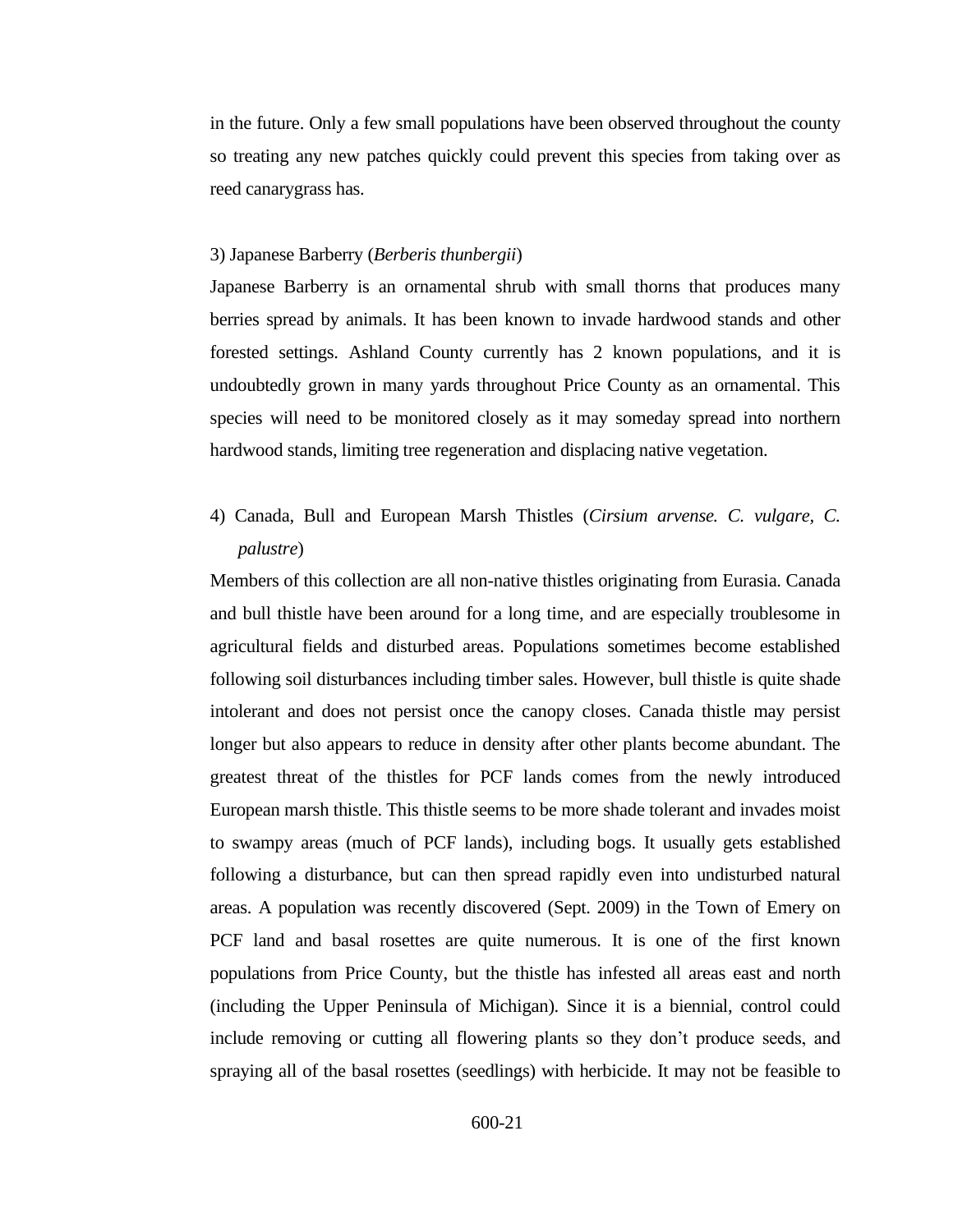treat this species if it becomes too widespread. Logging activities and other avenues of disturbance should be cautious of any populations so the seeds are not spread to remote areas. It is not known whether marsh thistle excludes tree regeneration from areas (it definitely has a negative effect on herbaceous vegetation and to some degree tree regen), but it could be a cause for concern in swamp hardwood, tamarack and black spruce stands (possibly moist upland sites as well). Research for biological control of Canada and bull thistle has been ongoing for years with limited success. As for marsh thistle, no known bio-control currently exists.

#### 5) Common Tansy (*Tanacetum vulgare*)

Common Tansy is a perennial herb that produces clusters of yellow flowers and plenty of seeds. It is fairly common throughout the county along roads and in other disturbed areas. It is not a significant concern to forestry activities but may invade open and semi-open areas of the forest such as wildlife openings and woods roads.

#### 6) Japanese Knotweed (*Polygonum cuspidatum*)

Japanese Knotweed is a perennial plant that grows 5-10 feet tall and forms large clonal groups. The root system grows incredibly large, and it is very difficult to remove once it has been growing in an area for some time. It occasionally spreads down ravines and creeks, crowding out all other plants in its way. Control requires a number of applications of herbicide and cutting of the stems. It has been observed growing on private property but not on county lands.

#### 7) Wild Parsnip (*Pastinaca sativa*)

Wild Parsnip is a biennial herb that was originally brought over for food (its yearling tuber can be eaten) but has spread due to the large amount of seeds it produces. Parsnip often takes over wet ditches and other open, disturbed areas with moist soil. The sap from its stem can produce severe blisters and burns if it comes in contact with the skin. Control includes pulling or mowing of  $2<sup>nd</sup>$  year plants, and applying herbicide to basal rosettes.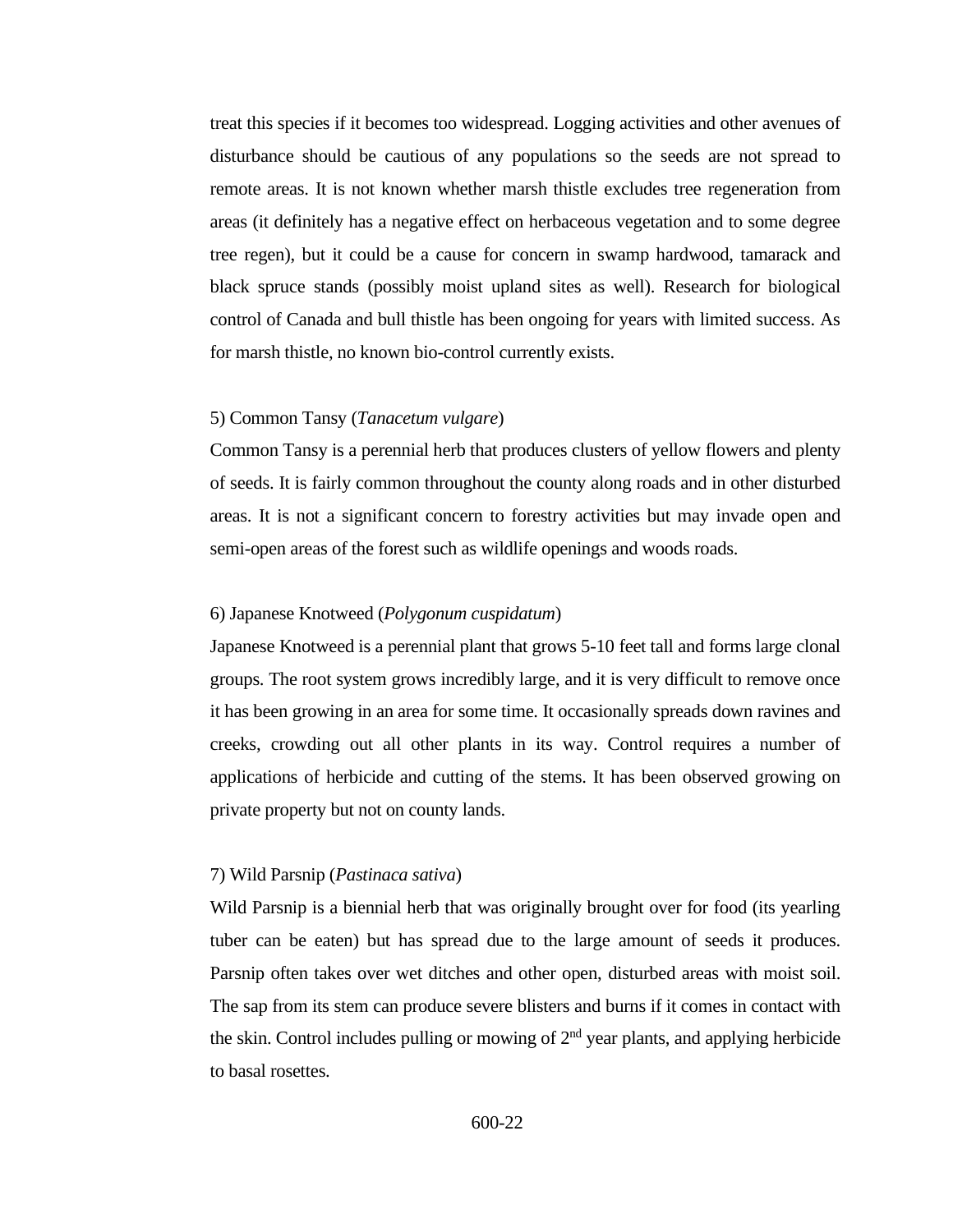#### 8) Spotted Knapweed (*Centurea biebersteinii*)

Spotted Knapweed is a biennial herb that produces pinkish-purple flowers and many seeds. It is common in dry, disturbed areas, such as sandy roadsides, gravel pits and gravel roads. It tends to be much more invasive in open, dry sites such as sand prairies. Since the soils of Price County tend to be more heavily textured, and knapweed is shade intolerant, forestry activities should not greatly facilitate its invasiveness. It has and may become established along ATV trails, gravel roads, and possibly drier wildlife openings. Treating it with herbicide and preventing seed set may be an option in wildlife openings since game animals tend to avoid it, adding to its invasion of an area.

#### 9) Black Locust (*Robinia pseudoacacia*)

Black Locust is a tree that not only produces many seed pods, but also produces root suckers, especially when cut (similar to the native aspens). It is quite invasive in open, sandy areas. It is grown in some yards as an ornamental throughout the county, but has not been found on any PCF lands.

# 10) Oriental Bittersweet (*Celastrus oribulatus*) and Japanese Honeysuckle (*Lonicera japonica*)

These two aggressive vines both grow very quickly, produce large amounts of berries, twine around (often girdling) and overtop trees, sometimes crushing them with their weight. Neither species have been found in Price or the counties surrounding, but they are both quite invasive in areas to the south. It is not known whether Japanese Honeysuckle is winter hardy to our climate, but it appears that Oriental Bittersweet is.

## 11) Russian and Autumn Olive (*Elaeagnus angustifolia, E. umbellatus*)

These large, non-native shrubs to small trees generally in more open to semi-open areas. They often persist when the canopy closes over them. Autumn olive has not been observed in the county, and only a few Russian olives are known to exist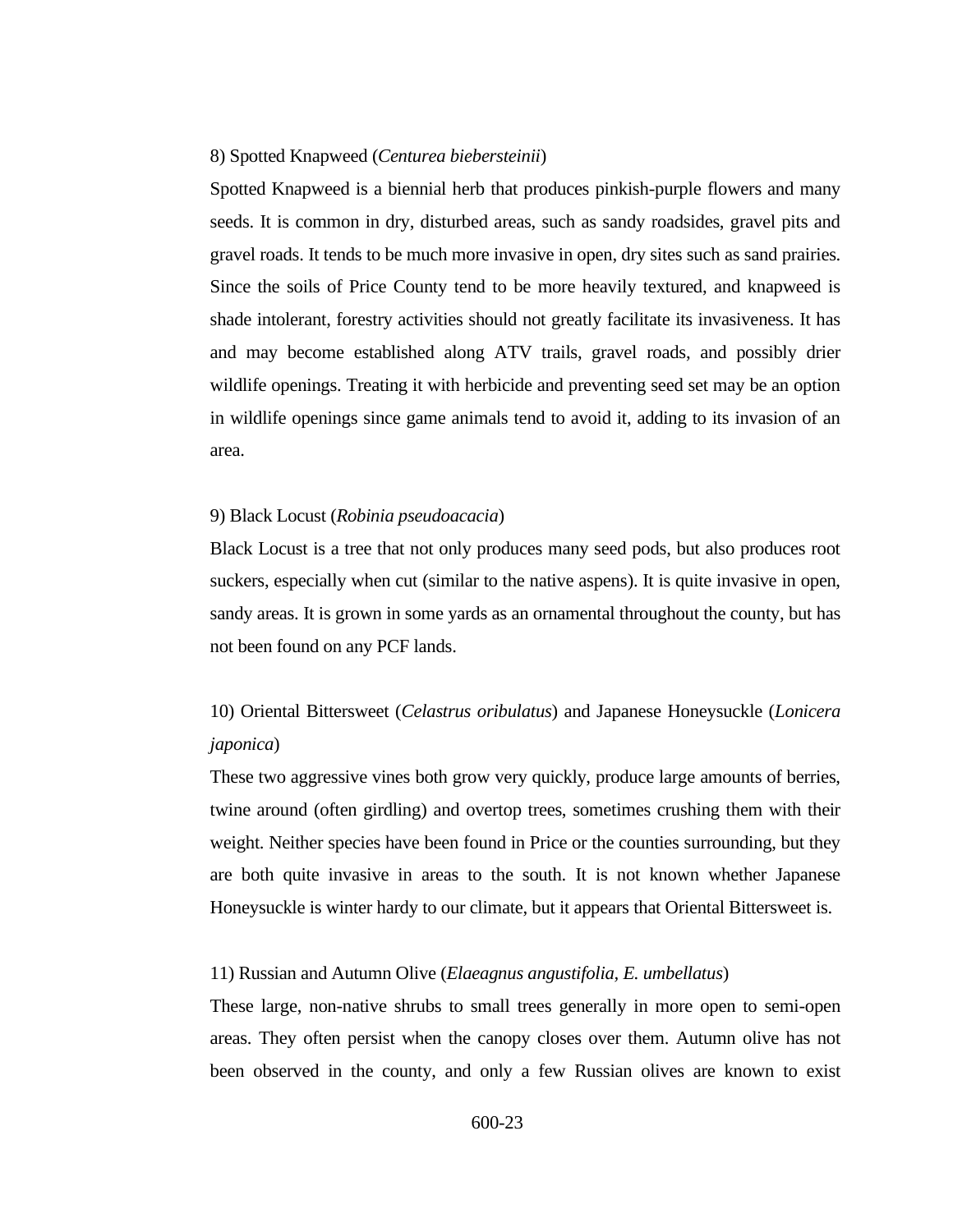(planted as ornamentals in yards).

## 12) Multiflora Rose (*Rosa multiflora*)

Multiflora Rose is a perennial bush with very stout, recurving thorns, and brambles that often vine up into trees. It produces a large number of berries which birds eat and spread. It is a troublesome invader in southern Wisconsin but has not been observed in Price County. Rose rosette disease is showing some promise of control throughout the region.

#### 13) Leafy and Cypress Spurge (*Euphorbia esula, E. cyparissias*)

This pair of closely related perennials forms large colonies due to their fast spreading rhizomes. They are similar to spotted knapweed in that they prefer dry, sunny locations. They could become a problem in wildlife openings or along ATV trails if they are accidentally introduced there. Bio-control is available but probably not necessary given our moist, shady habitats, where these spurges will likely be outcompeted.

#### *DISEASES, INSECTS, MICROBES*

#### 1) Hemlock Woolly Adelgid (*Adelges tsugae*)

This small insect is similar to an aphid that feeds on hemlock needles causing dieback, often killing the tree after a period of time. The adelgid is widespread in the Appalachian Mountains and the Pacific Northwest, but has not been found in Wisconsin or Michigan. Some predatory insects may offer some control before it reaches our area.

## 2) Gypsy Moth (*Lymantria dispar*)

This moth is a defoliator of many different types of trees in the eastern United States. Populations have been steadily moving west, and Price County is just on the edge of its distribution. The gypsy moth caterpillars can nearly defoliate entire stands of trees when their populations are high. Repeated defoliation weakens the trees, opening them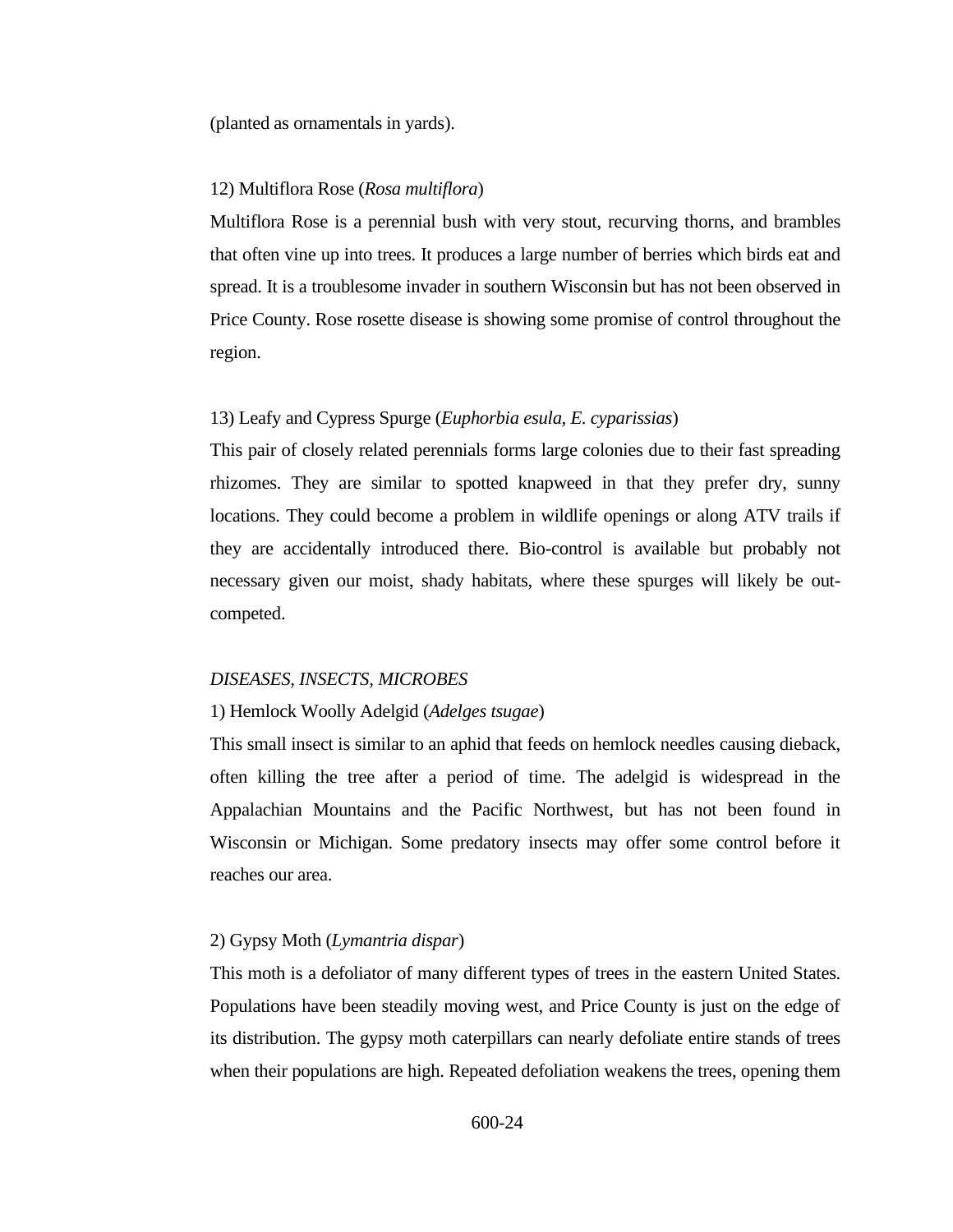up to other insects and diseases. Many eventually die. Oak seems to be the preferred species, but gypsy moths feed on over 200 species of trees (both deciduous and evergreen). The native friendly fly and a fungal disease often kill the larvae, but don't have a substantial effect on the population during an outbreak.

#### 3) Asian Long-horned Beetle (*Anoplophora glabripennis*)

This large beetle's larvae infest primarily maple trees. The larvae chew through the cambium of branches, causing dieback and sometimes eventual death of the tree. Because maples are quite prevalent in our area, this insect deserves some attention. Thankfully, no populations have been observed in Wisconsin, and other populations in the country have appeared to be somewhat contained at the present time.

## 4) Oak Wilt (*Ceratocystis fagacearum*)

This fungus causes the water-conducting tissues (xylem) in oaks to become plugged, causing the tree to die often within weeks of infection. The red oak group is much more susceptible to mortality than the white oak group. Underground root grafting can cause whole stands of oaks to eventually die. Since oaks are not very common in our immediate area (compared to others in the state), pure stands are relatively scarce. However, care should be taken not to cut or prune oaks from April through at least July. This is the time when open wounds can spread the disease around to healthy trees via beetles.

#### 5) Butternut Canker (Sirococcus clavigignenti-juglandacearum)

This fungus infects butternuts, causing black fungal mats to form on them, eventually killing them. Since butternut is not a very common tree in most areas, regeneration should be promoted where possible so that the species is not lost forever.

#### 6) Dutch Elm Disease (*Ophiostoma sp.*)

DED is caused by a group of fungi similar to the oak wilt fungus in that they cause infection in the vascular system of the tree, causing the leaves to wilt and the tree to